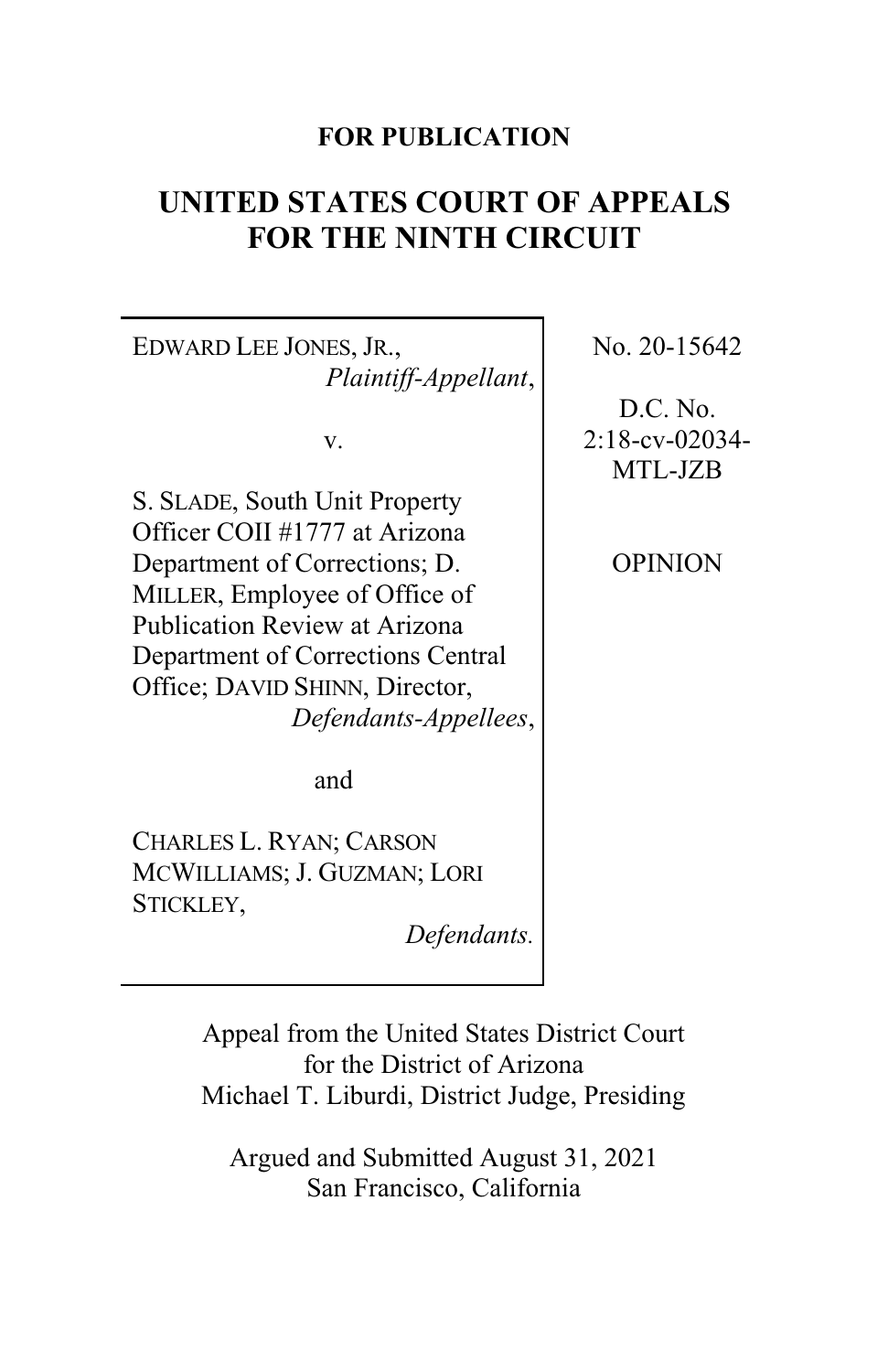Filed January 24, 2022

Before: Johnnie B. Rawlinson and Jay S. Bybee, Circuit Judges, and Kathleen Cardone,**\*** District Judge.

Opinion by Judge Bybee

#### **SUMMARY\*\***

### **Prisoner Civil Rights**

The panel reversed the district court's summary judgment for prison officials in an action alleging that the confiscation of plaintiff's mail violated his rights under the Free Speech and Free Exercise Clauses of the First Amendment and the Religious Land Use and Institutionalized Persons Act.

Plaintiff, Edward Lee Jones, Jr., is incarcerated at the Arizona State Prison Complex. In late 2017 and early 2018, Jones ordered by mail six hip-hop, R&B CDs and two Nation of Islam texts. All of the items were confiscated as contraband pursuant to an Arizona Department of Corrections (ADC) Department Order 914 ("DO 914"), which regulates the content of incoming mail.

**<sup>\*</sup>** The Honorable Kathleen Cardone, United States District Judge for the Western District of Texas, sitting by designation.

**<sup>\*\*</sup>** This summary constitutes no part of the opinion of the court. It has been prepared by court staff for the convenience of the reader.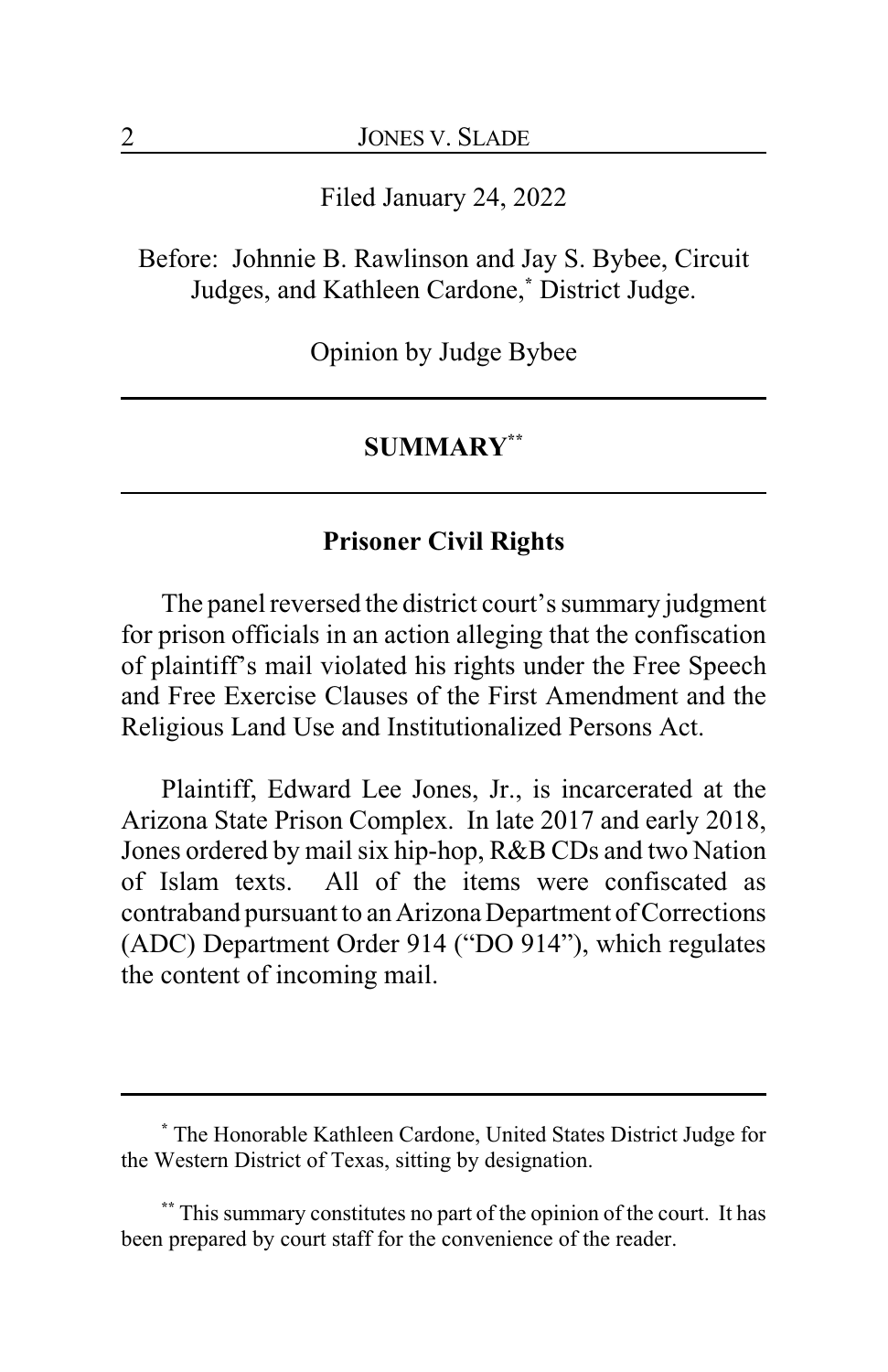The panel held that genuine issues of material fact existed both as to whether the ADC applied its order inconsistently as to the CDs, in violation of Jones's free-speech rights, and whether the exclusion of Jones's Nation of Islam texts substantially burdened his religious exercise in violation of the Religious Land Use and Institutionalized Persons Act ("RLUIPA") and the Free Exercise Clause. Addressing first the claims pertaining to the confiscation of the CDs, the panel held that, viewing the evidence in the light most favorable to Jones, there was a material question of fact here—whether ADC selectively enforces DO 914 against disfavored expression, rap and R&B musical genres. Jones had proffered sufficient evidence of inconsistent application of DO 914 to preclude summary judgment. Because a genuine issue of fact existed as to whether there was a valid, rational connection between DO 914, as applied to Jones, and ADC's legitimate interests in security, rehabilitation, and reducing sexual harassment, the panel determined that it need not address the remaining factors set forth in *Turner v. Safley*, 482 U.S. 78 (1987). The panel reversed the grant of summary judgment with respect to the CDs ADC withheld from Jones and remanded for further proceedings, expressing no views on the merits of Jones's claims.

Addressing the claims relating to the confiscation of two religious texts, the panel determined that the district court characterized Jones's religious exercise too broadly as observing Ramadan rather than reading Nation of Islam texts during Ramadan. Having defined the scope of Jones's religious exercise—reading his Nation of Islam texts during Ramadan—the panel next held that there was a genuine issue of fact as to whether denying Jones essential religious texts during Ramadan was a substantial burden on his religious exercise. Accordingly, summary judgment was inappropriate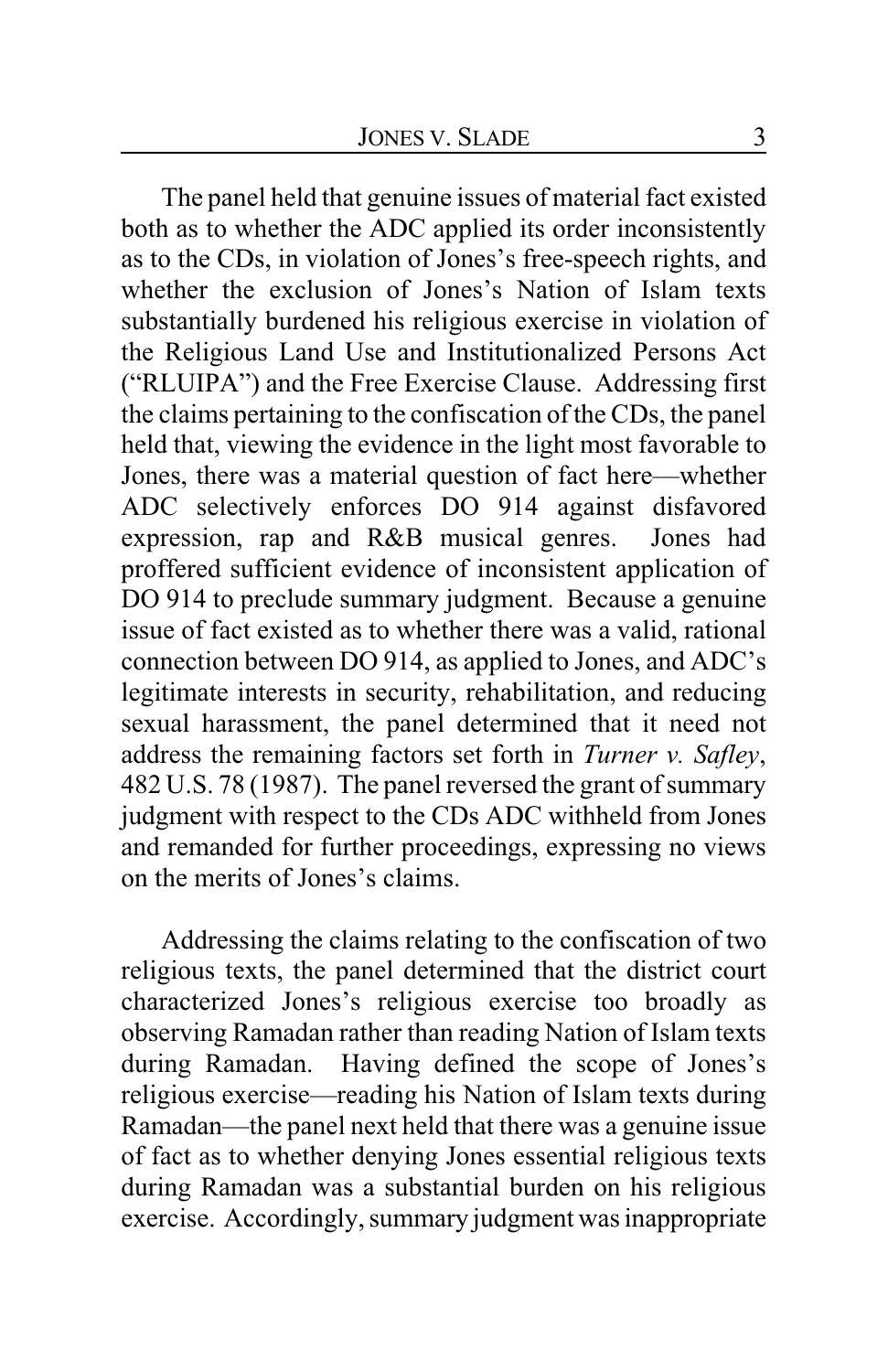on Jones's RLUIPA claim. The panel left it to the district court on remand to assess whether ADC could demonstrate that applying the challenged regulation to Jones served a compelling interest and met the exceptionally demanding least-restrictive-means standard.

The panel further held that for the same reasons that the district court's analysis was flawed under RLUIPA, it did not hold up under the Free Exercise Clause. Thus, it was impermissible for the district court to focus on whether reading Elijah Muhammad's texts was required to observe Ramadan, rather than whether Jones sincerely believes reading these texts during Ramadan was consistent with his faith. Because the district court did not reach the *Turner* analysis, the panel left it to the district court on remand to determine whether DO 914 was rationally related to a legitimate penological interest.

# **COUNSEL**

J. Matthew Rice (argued) and Ryan L. Giles, Williams & Connolly LLP, Washington, D.C.; Easha Anand, Roderick & Solange MacArthur Justice Center, San Francisco, California; for Plaintiff-Appellant.

Patrick J. Boyle, Assistant Attorney General, Mark Brnovich, Attorney General; Office of the Attorney General, Phoenix, Arizona; for Defendants-Appellees.

Nicholas R. Reaves, Eric C. Rassbach, and Daniel L. Chen, Becket Fund for Religious Liberty, Washington, D.C., for Amicus Curiae Becket Fund for Religious Liberty.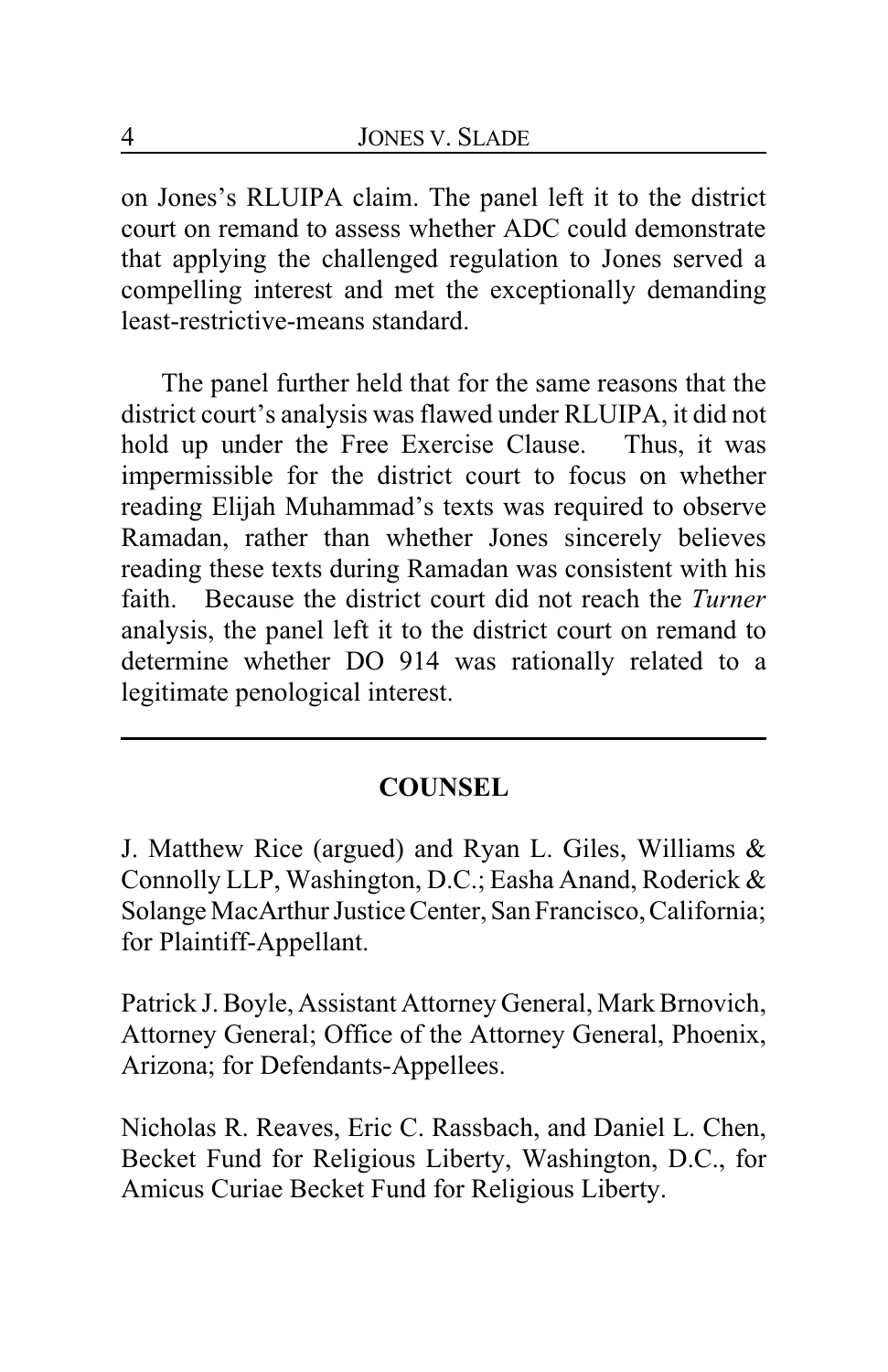Corene Kendrick, American Civil Liberties Union Foundation, San Francisco, California; Emerson Sykes and Vera Eidelman, American Civil Liberties Union Foundation, New York, New York; Daniel Mach and Heather L. Weaver, American Civil Liberties Union Foundation, Washington, D.C.; Victoria Lopez, American Civil Liberties Union Foundation of Arizona, Phoenix, Arizona; for Amici Curiae American Civil Liberties Union and American Civil Liberties Union of Arizona.

#### **OPINION**

BYBEE, Circuit Judge:

Appellant Edward Lee Jones, Jr. is incarcerated at the Arizona State Prison Complex—Eymen. In late 2017 and early 2018, Jones ordered by mail six hip-hop, R&B CDs and two Nation of Islam texts. All of the items were confiscated as contraband pursuant to an Arizona Department of Corrections (ADC) order, which dictates what publications are allowed in ADC facilities. The issue before us is whether these confiscations violated Jones's rights under the Free Speech and Free Exercise Clauses of the First Amendment, as made applicable to Arizona by the Due Process Clause of the Fourteenth Amendment, or the Religious Land Use and Institutionalized Persons Act (RLUIPA), 42 U.S.C. § 2000cc-1 et seq. The district court granted summary judgment in favor of the Arizona Defendants on Jones's claims under 42 U.S.C. § 1983 and RLUIPA.

We conclude that genuine issues of material fact exist both as to whether the Arizona Department of Corrections applied its order inconsistently as to the CDs, in violation of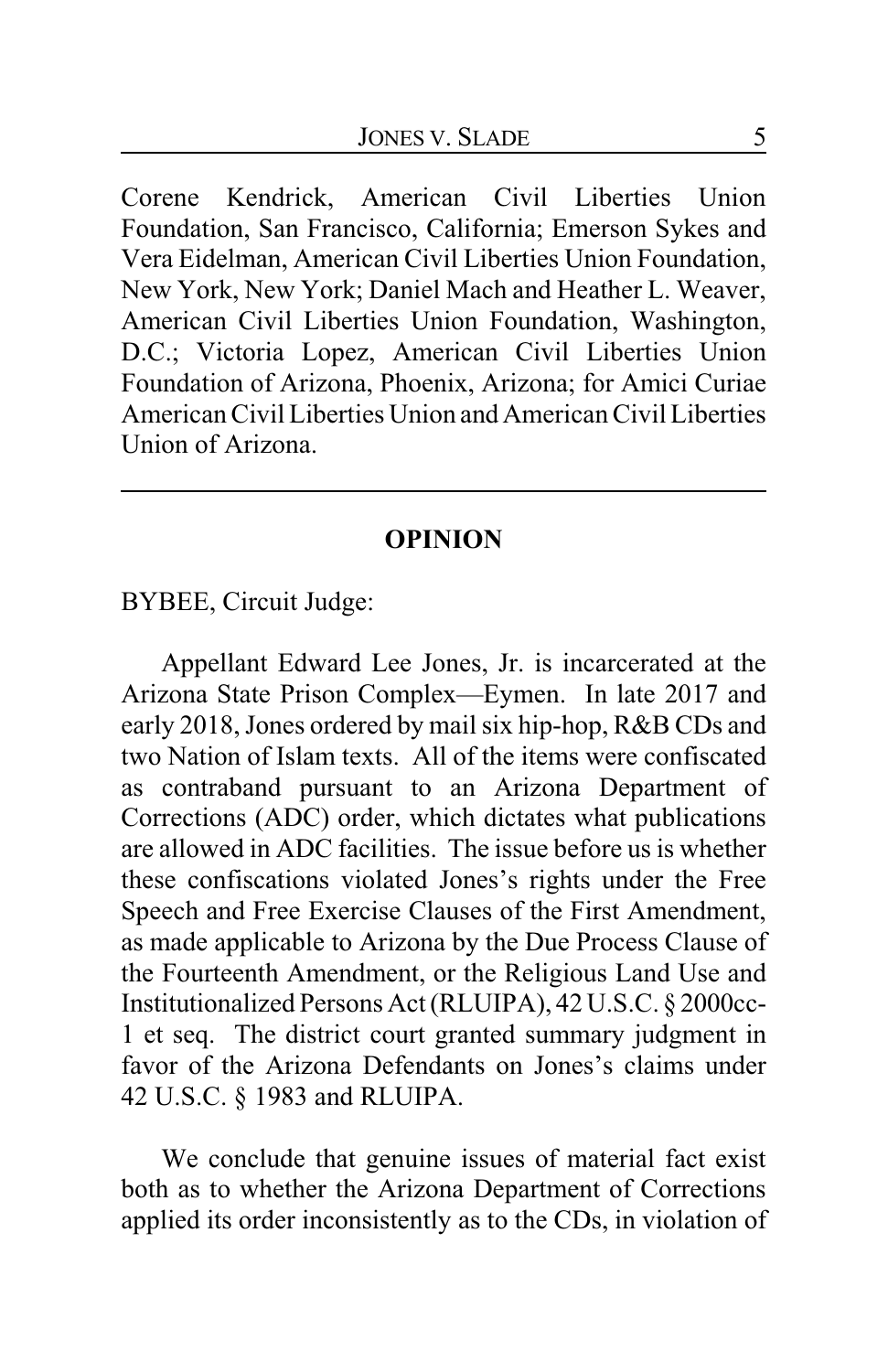Jones's free-speech rights, and whether the exclusion of Jones's Nation of Islam texts substantially burdened his religious exercise in violation of RLUIPA and the Free Exercise Clause. Because these questions preclude summary judgment, we reverse and remand to the district court for further proceedings.

### I. BACKGROUND

### A. *ADC's Inmate Mail Policy*

The Arizona Department of Corrections regulates the content of incoming mail pursuant to Department Order 914 (DO 914), *Inmate Mail*, effective April 7, 2017. DO 914's stated purpose is "maintaining the safety, security and orderly operations of the institutions." Under the policy, staff at each ADC facility will "open, inspect and read incoming mail to prevent criminal activity and prevent inmates from receiving contraband or any other material that may be detrimental to the safe and orderly operation of the institution." DO 914.02 § 1.5. Publications—which include CDs, books, and magazines—are subject to additional procedures. First, they must come directly from a publisher, distributor, or retailer. DO 914.03 § 1.3; DO 914.06 § 1.4. Second, ADC staff inspect the content of each CD or publication that enters ADC facilities "[i]n order to assist with rehabilitation and treatment objectives, reduce sexual harassment and prevent a hostile environment for inmates, staff and volunteers." DO 914.07 § 1.1. DO 914.07, titled "Unauthorized Content," sets forth twenty broad categories, including nudity, sexual activity, street gangs, martial arts, the functioning of security devices, drug use, weapons, computers, tattooing, ciphers or codes, acts of violence, and canine search procedures. It also has a catch-all provision for any publication deemed "detrimental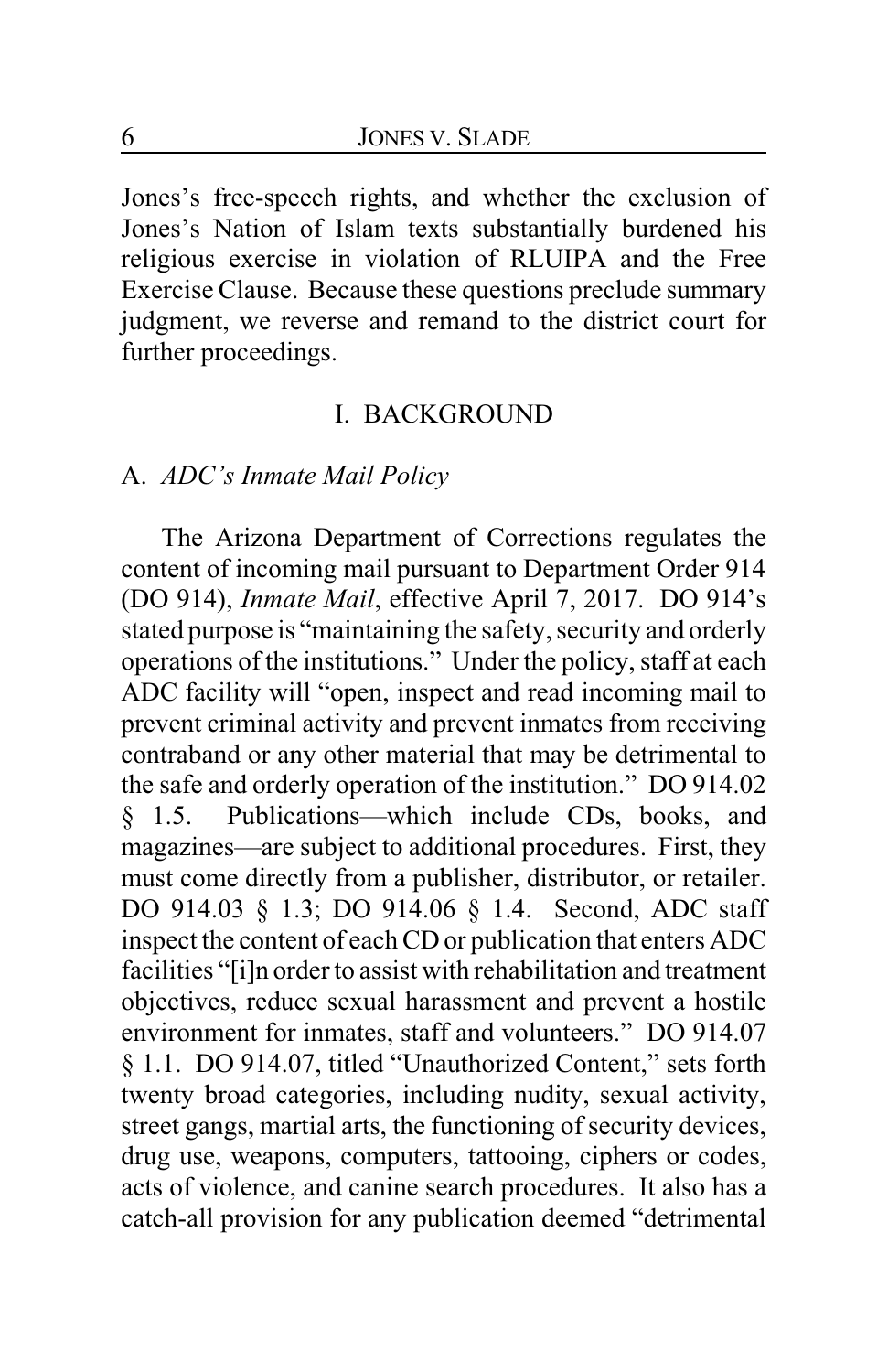to the safe, secure, and orderly operation of the institution." DO 914.07 § 1.2. As relevant here, DO 914.07 prohibits inmates from receiving publications containing the following:

> § 1.2.2.3: Publications depicting in either visual, audio, or written form: "[s]exual intercourse, vaginal or anal, fellatio, cunnilingus, bestiality, or sodomy."

> § 1.2.4: "Depictions or descriptions of street gangs and/or Security Threat Groups (STG), and related gang/STG paraphernalia, including, but not limited to, codes, signs, symbols, photographs, drawings, training material, and catalogs."

> § 1.2.7: "Depictions or descriptions, or promotion of drug paraphernalia or instructions for the brewing of alcoholic beverages or the manufacture or cultivation of drugs, narcotics or poisons."

> § 1.2.8: "Content that is oriented toward and/or promotes racism and/or religious oppression and the superiority of one race/religion/political group over another, and/or the degradation of one race/religion/political group by another."

> § 1.2.16: "Pictures, depictions or illustrations that promote acts of violence including, but not limited to, murder, rape, sexual assault, assault, amputation, decapitation, dismemberment, mutilation, maiming,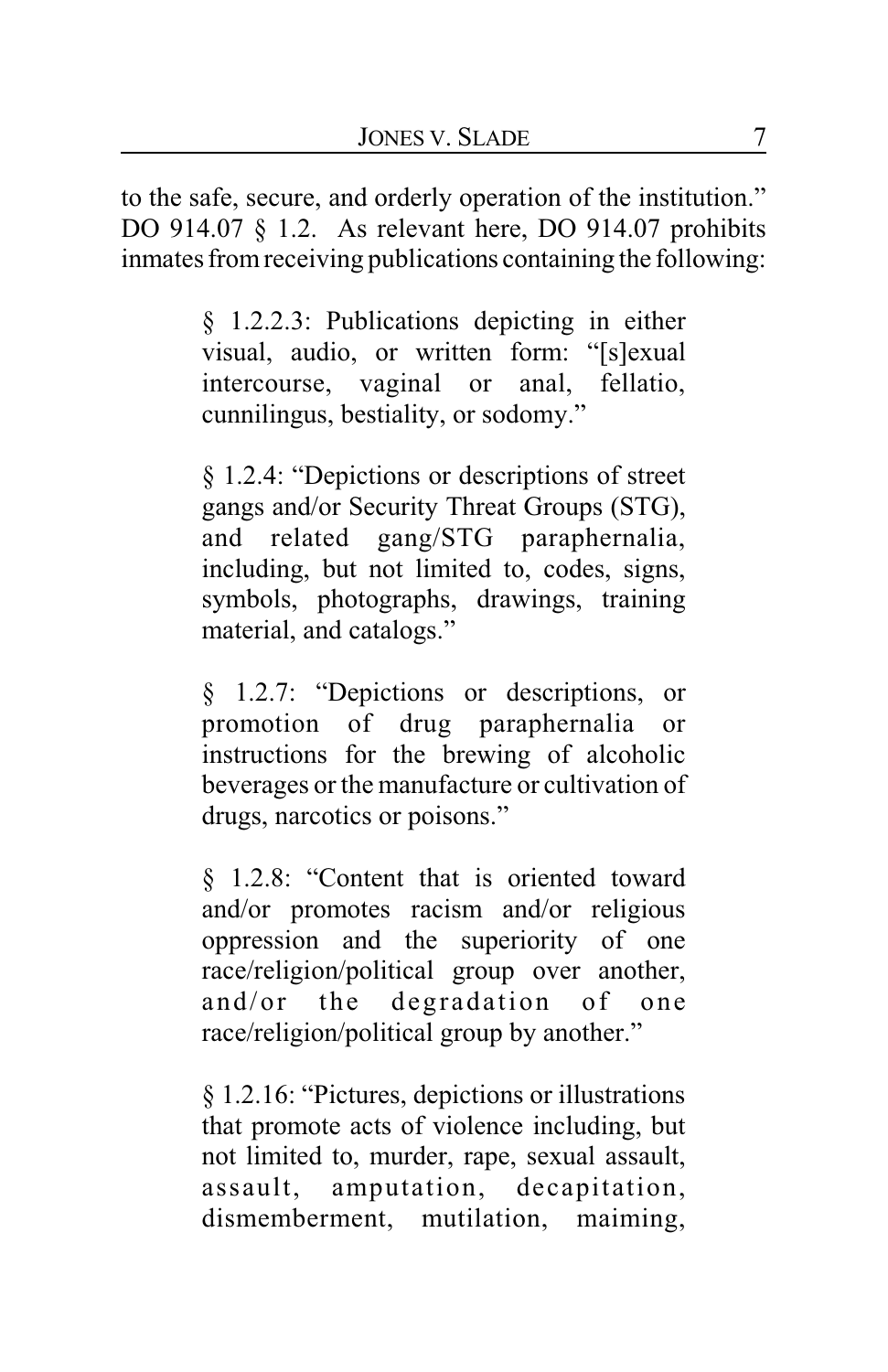disfigurement, crime scene/autopsy photographs, or cruelty to animals."

§ 1.2.17: "Content in publications, photographs, drawings, or in any type of image or text, that may, could reasonably be anticipated to, could reasonably result in, is or appears to be intended to cause or encourage sexual excitement or arousal or hostile behaviors, or that depicts sexually suggestive settings, poses or attire, and/or depicts sexual representations of inmates, correctional personnel, law enforcement, military, medical/mental health staff, programming staff, teachers or clergy."

§ 1.2.20: "Any publication or part of a publication that, although not specifically set forth herein, may otherwise be detrimental to the safe, secure, and orderly operation of the institution"

In order to promote consistent application of its policy, ADC maintains a statewide database of exclusion decisions. Publication review staff regularly cross-check to see if a publication under review has either been excluded or allowed by another ADC facility. Publications that have been previously excluded or allowed in one facility will similarly be excluded or allowed in other ADC facilities. Inmates and publishers have thirty days to appeal the publication review staff's decision to the Office of Publication Review (OPR), which handles appeals from all ADC complexes. DO 914.08 § 1.2. OPR's decisions, which are denominated "second-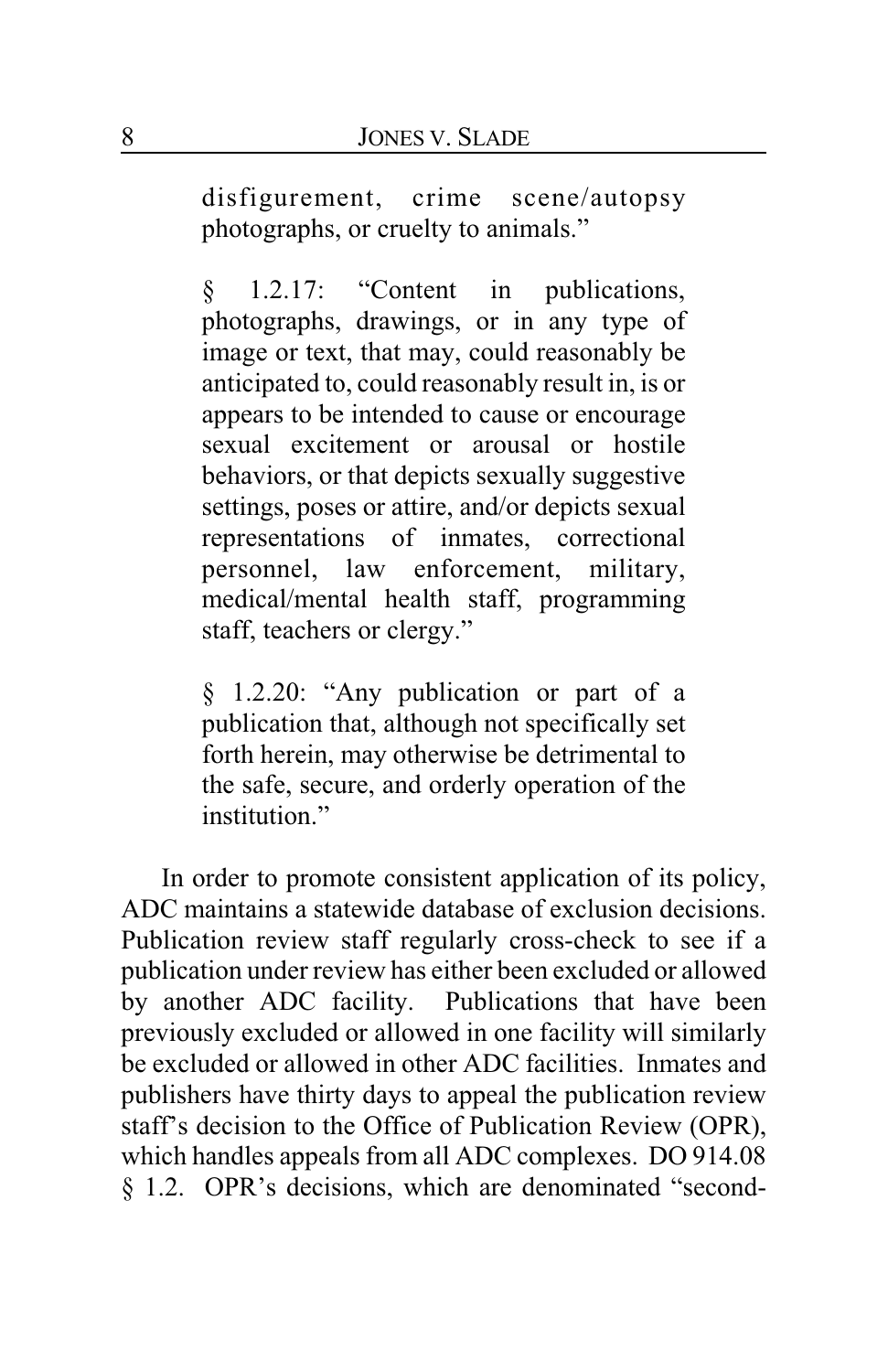level review" are final and exhaust an inmate's administrative remedies. DO 914.08 § 1.2.2.5.

### B. *Facts*

The following facts are largely undisputed. Jones has been in ADC's custody since 2008. He is a member of the Nation of Islam and a follower of the teachings of Elijah Muhammad, who Jones considers to be the last prophet of Allah. Jones believes that Elijah Muhammad's writings are essential religious texts that provide him with religious instruction, including teachings on how to pray. Jones considers Elijah Muhammad's writings central to his belief system and that reading Muhammad's texts is one way he may practice and express his religion. For adherents of the Nation of Islam, Ramadan is a holy month of fasting, selfreflection, and service to humanity. Nation of Islammembers in ADC facilities have access to the Qur'an and the ability to pray in their cells. Jones is also a fan of rap and R&B music.

In late 2017 and early 2018, Jones ordered six CDs and two books that ADC classified as contraband and confiscated. The CD's excluded as violating DO 914.07 were:

> (1) "untitled unmastered" (2016) by Kendrick Lamar, a Grammy- and Pulitzer Prize-winning artist, for violating the violence and sexual excitement provisions, §§ 1.2.16, 17.

> (2) "Tha Blue Carpet Treatment" (2006) by Grammy-nominated artist Snoop Dogg for violating the gangs, drugs, and violence provisions, §§ 1.2.4, 7, 16.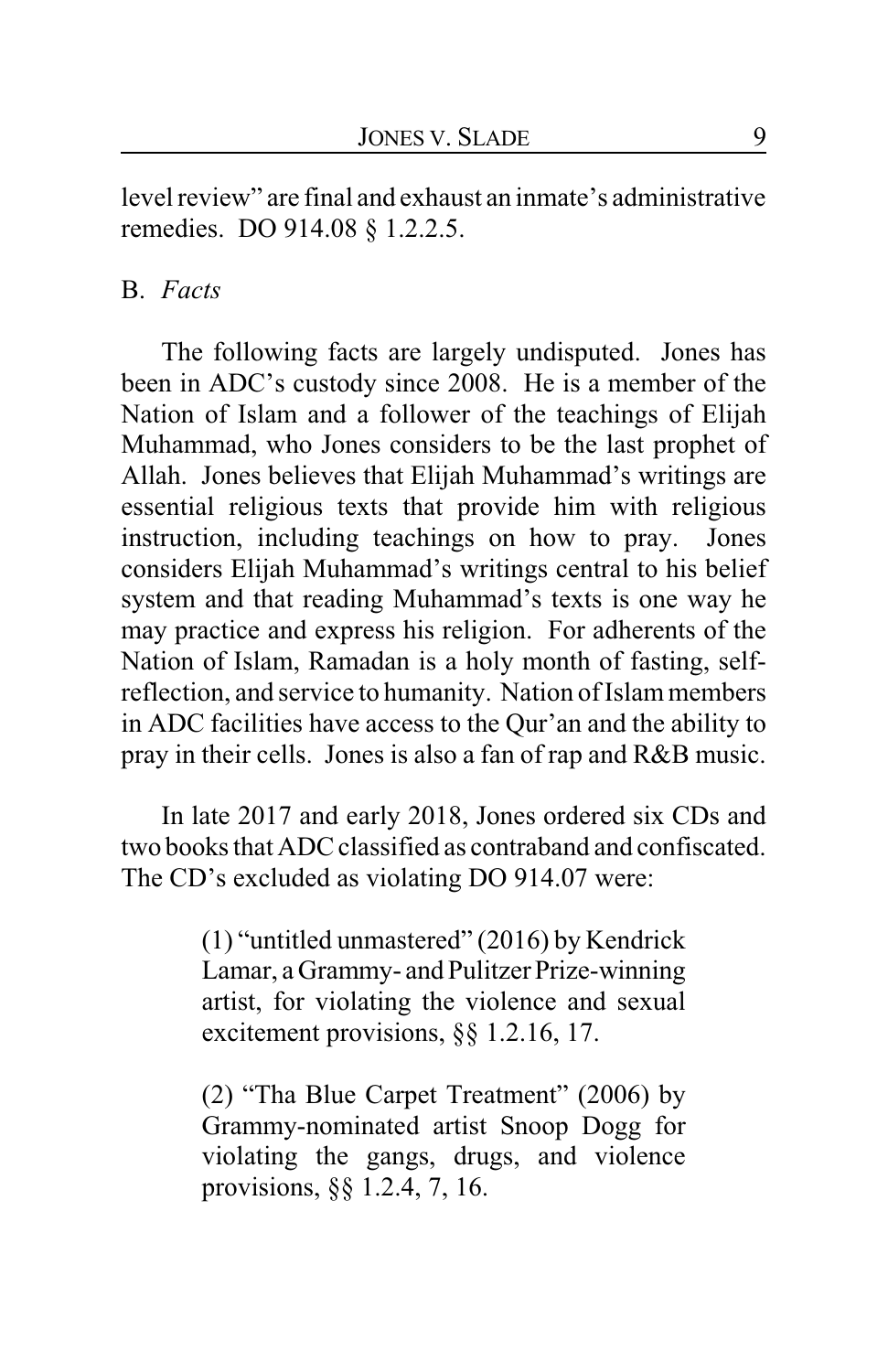(3) "Street Gospel" (1997), by Suga Free for violating the sexual intercourse, gangs, drugs, violence, and sexual excitement provisions, §§ 1.2.2.3, 1.2.4, 7, 16, 17.

(4) "Trials & Tribulations" (2013), by Ace Hood for violating the sexual intercourse, violence, sexual excitement, and catch-all provisions, §§ 1.1, 1.2.2.3, 1.2.16, 17, 20.

(5) "The D-Boy Diary Book 1" (2016) by E-40 for violating the gangs, drugs, violence, and catch-all provisions, §§ 1.2.4, 7, 16, 20.

(6) "Trilogy" (2012), a triple-platinum album by Grammy-winning artist The Weeknd, for violating the drugs and sexual excitement provisions, §§ 1.2.7, 17.

Jones requested second-level review of the CD exclusions. All exclusions were upheld by OPR.

Jones had also ordered two books by Elijah Muhammad: *Message to the Blackman in America* (1965) and *The Fall of America* (1973). Both were excluded under DO 914.07 § 1.2.8 for promoting racism or the superiority of one group. ADC staff excluded the books without review because each text had been previously excluded by an ADC facility. Jones sought second-level review of the text exclusions, but OPR informed Jones that the exclusions of *Messages to the Blackman* and *The Fall of America* had been upheld previously and that those second-level decisions would remain final.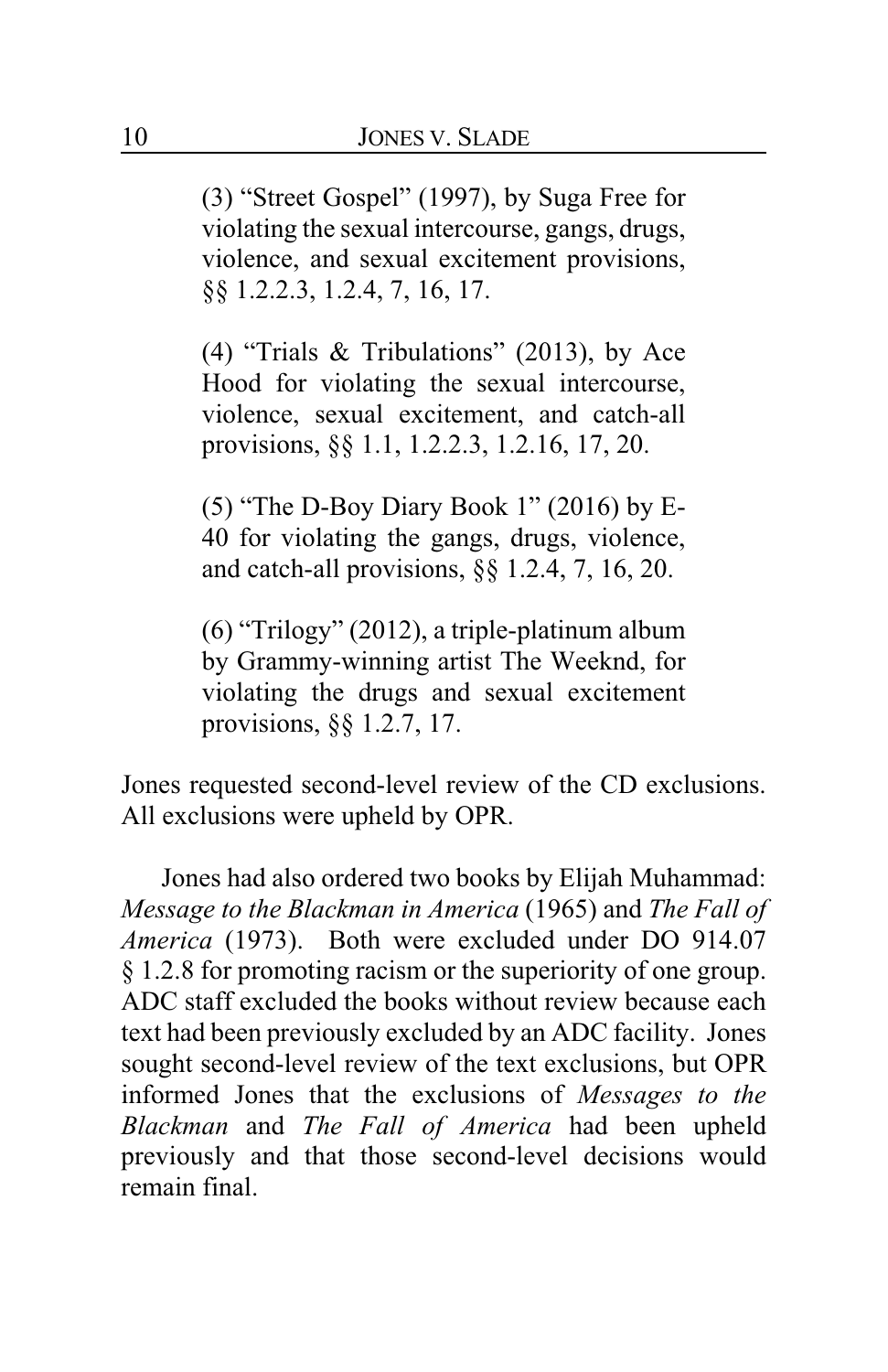## C. *Procedural History*

In June 2018, Jones lodged a pro se civil rights complaint in district court under 42 U.S.C. § 1983, alleging on-its-face and as-applied violations of the Free Speech and Free Exercise Clauses of the First Amendment and Due Process Clause of the Fourteenth Amendment as well as a violation of RLUIPA. Jones sought injunctive and monetary relief, including punitive damages, against seven defendants: Charles Ryan, the Director of the ADC; Doe #1, Deputy Director of ADC; Carson McWilliams, ADC's Division Director of Support Services; S. Slade, an ADC property officer; D. Miller, an ADC employee at OPR; J. Guzman, an ADC employee at OPR; and Lori Stickley, Deputy Warden. The district court screened the complaint as required by 28 U.S.C. § 1915(a) and dismissed Defendants Doe #1, McWilliams, and Stickley, as well as several of Jones's claims. The court allowed Jones's suit to proceed against ADC Director Ryan in his official capacity and against Defendants Slade, Miller, and Guzman in their individual capacities.**<sup>1</sup>** The court later dismissed defendant Guzman, and it substituted newly appointed ADC Director David Shinn for former Director Ryan.

**<sup>1</sup>** Officer Slade informed Jones of the confiscation, but played no role in reviewing the publications. Officer Miller personally reviewed "untitled unmastered" by Kendrick Lamar and "Tha Blue Carpet Treatment" by Snoop Dog as part of OPR's second level review, and she confirmed the publication staff's decision to exclude the CDs. Miller also responded to Jones's request for second level review of *Message to the Blackman in America* and *The Fall of America*. She informed Jones that OPR had already reviewed the decisions to exclude the texts so no further review would take place. Officer Guzman, who was dismissed because Jones failed to serve him, made the decision to uphold the exclusion of the remaining four CDs.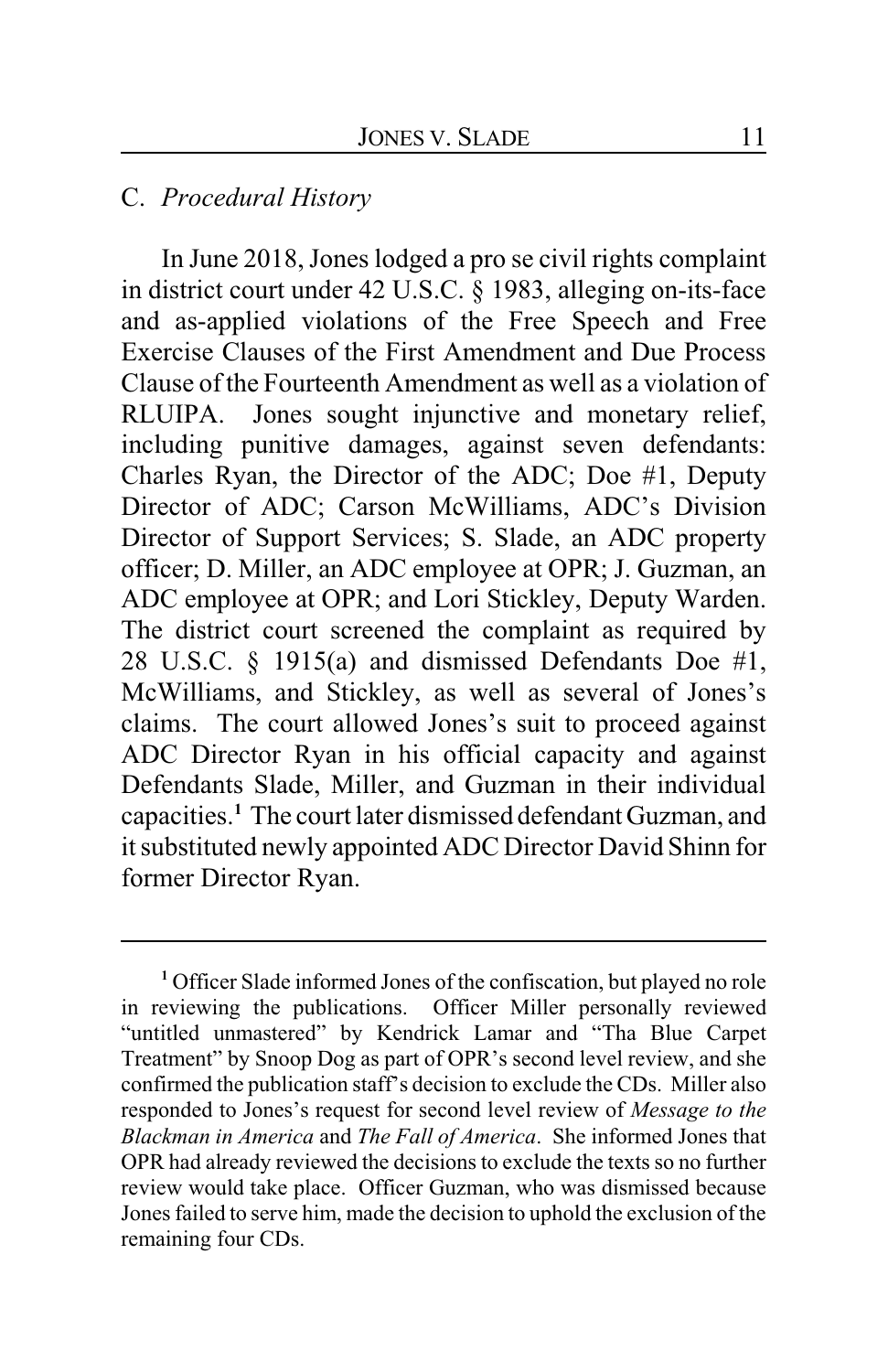The district court granted summary judgment in favor of the Defendants on all claims. Evaluating Jones's facial challenge to DO 914 under *Turner v. Safley*, 482 U.S. 78 (1987), the court rejected Jones's free speech challenge, holding that ADC's interests—rehabilitation, reducing sexual harassment, and preventing a hostile environment—were legitimate and that there was a rational connection between those interests and restricting inmates' access to explicit materials. The court found that inmates' access to the radio and non-explicit publications provided an adequate alternative. The court credited ADC's assertion that allowing prohibited material would be detrimental to the prison environment. And, the court found that Plaintiff's suggestion that existing disciplinary procedures are adequate to address ADC's concerns is not an obvious alternative to the policy. Because the court found that all four of the *Turner* factors weighed in ADC's favor, it concluded that DO 914.07 was not unconstitutional on its face and granted summary judgment for Defendant Shinn, who was sued in his official capacity. With respect to Jones's as-applied claim, the court granted summary judgment for Defendants Slade and Miller, finding that Jones failed to demonstrate a dispute as to whether either defendant personally violated his First Amendment rights because Slade was not involved in the decisions to exclude his CDs and there was no evidence that Miller's decisions on two of the CDs were incorrect.

The district court also granted summary judgment with respect to Jones's RLUIPA and free-exercise claims because the court held that the exclusion of the two religious texts did not substantially burden Jones's religious practice. The court concluded that Jones had "not articulated why he was able to successfully observe Ramadan for the 10 years *prior*to 2018, or what has occurred to render him now unable to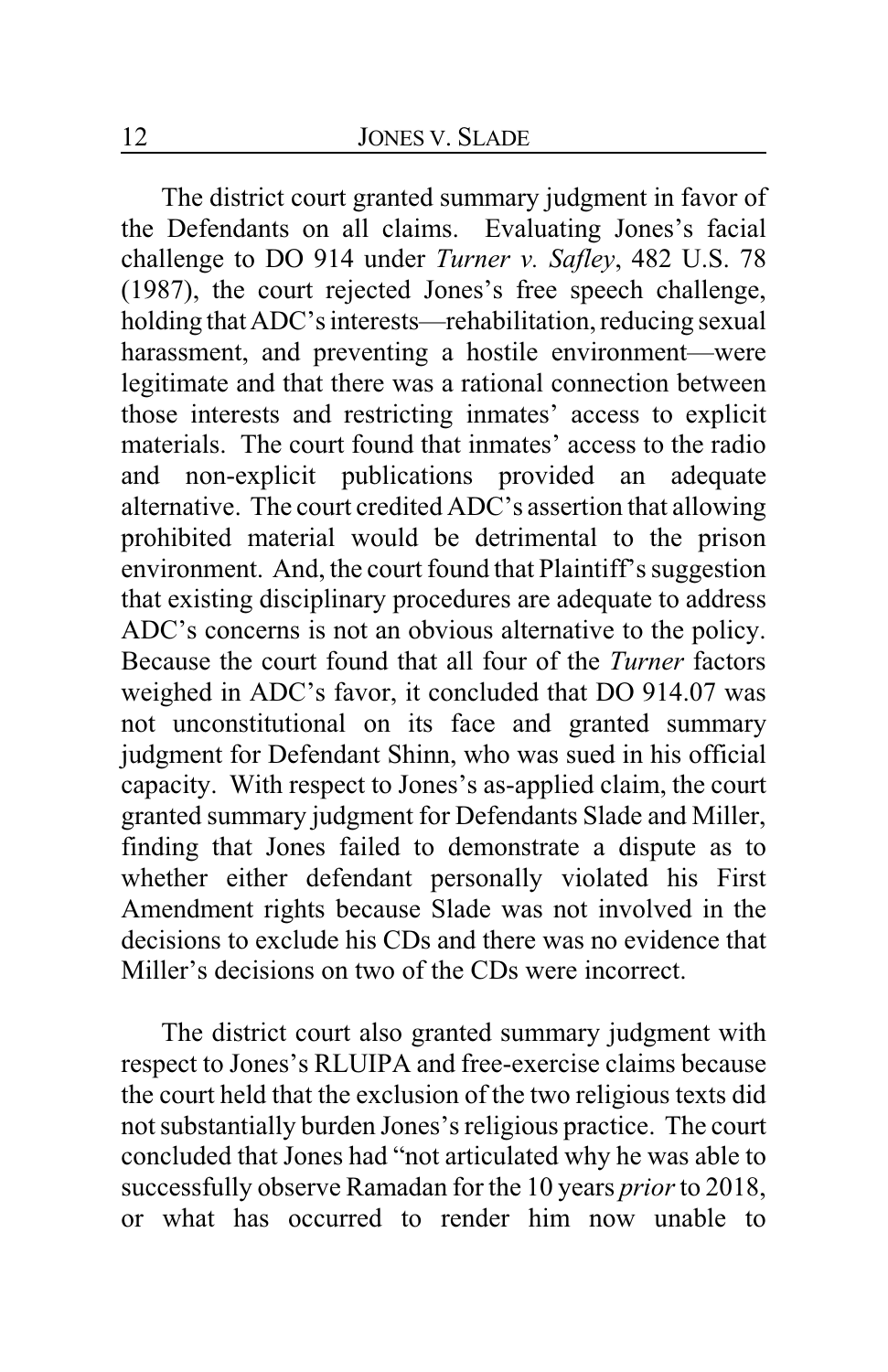successfully observe Ramadan *without* the books he requested."

### II. STANDARD AND SCOPE OF REVIEW

We have jurisdiction pursuant to 28 U.S.C. § 1291. "We review a district court's grant of summary judgment *de novo*, and may affirm on any basis supported by the record." *Gordon v. Virtumundo, Inc.*, 575 F.3d 1040, 1047 (9th Cir. 2009). "Our review is governed by the same standard used by the trial court under Federal Rule of Civil Procedure 56." *Id.* "We determine, viewing the evidence in the light most favorable to the nonmoving party, whether there are any genuine issues of material fact and whether the district court correctly applied the relevant substantive law." *Wallis v. Princess Cruises, Inc.*, 306 F.3d 827, 832 (9th Cir. 2002).

Jones has narrowed the scope of our review of the district court's order. In the district court, Jones sought an injunction ordering ADC not to destroy his property. The court denied his request, and Jones has not challenged that determination on appeal. Jones has not appealed the district court's judgment that DO 914 is constitutional on its face. Jones also does not challenge the grant of summary judgment as to Defendant Slade in her individual capacity with respect to his free-speech claim. We are thus left with Jones's request for declaratory and injunctive relief against ADC Director Shinn, who was sued in his official capacity, and his damages claim against Miller, who was sued in her individual capacity. Both of those claims relate to Jones's free speech claim with respect to the CDs. Jones also appeals the district court's judgment with respect to his RLUIPA and the Free Exercise Clause claims; both of those claims relate to the books he requested.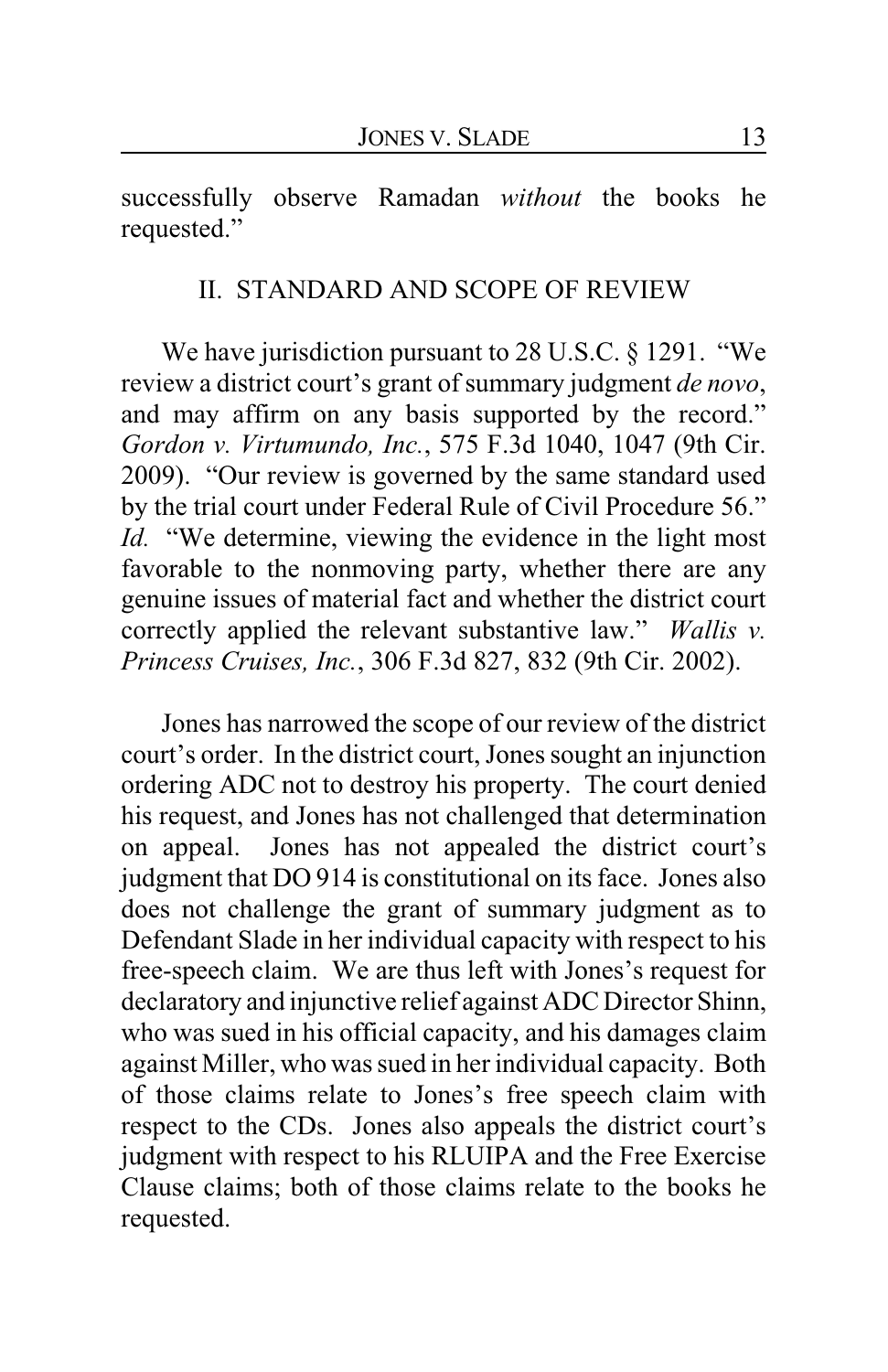## III. DISCUSSION

Jones has two principal complaints—that ADC prohibited his receipt of six music CDs and two books by Elijah Muhammad. His complaint concerning the CDs invokes the Free Speech Clause, while his complaint concerning the books invokes RLUIPA and the Free Exercise Clause. As we have different considerations under these provisions, we will consider the CDs and his free-speech claims first and then address the books and his RLUIPA and free-exercise claims.

## A. *CDs—Free Speech*

Jones argues that the exclusion of his six CDs pursuant to DO 914.07 violates his First Amendment free-speech rights and that the district court erred in granting summary judgment. Jones contends that there is a triable issue as to whether ADC applies the regulation neutrally.

It is well established that "[p]rison walls do not form a barrier separating prison inmates from the protections of the Constitution." *Turner*, 482 U.S. at 84. Inmates retain their constitutional rights, and "[w]hen a prison regulation or practice offends a fundamental constitutional guarantee, federal courts will discharge their duty to protect constitutional rights." *Id.* (quoting *Procunier v. Martinez*, 416 U.S. 396, 405–06 (1974)).

Prisoners have a First Amendment right to receive information while incarcerated. *Clement v. Cal. Dep't of Corr.*, 364 F.3d 1148, 1151 (9th Cir. 2004). At the same time, that principal must be balanced against the recognition that "courts are ill equipped to deal with the increasingly urgent problems of prison administration and reform."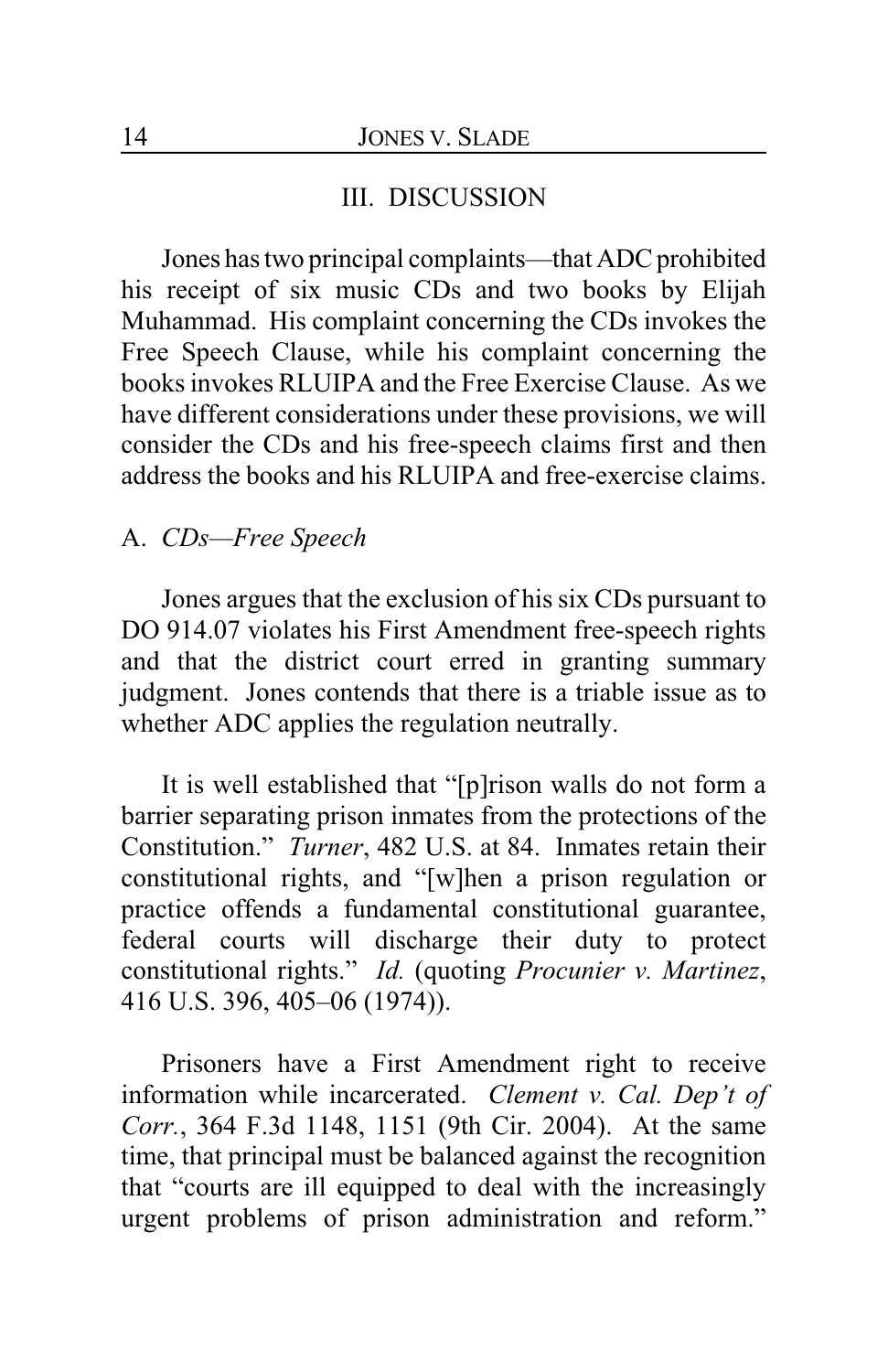*Turner*, 482 U.S. at 84 (quoting *Procunier*, 416 U.S. at 405). We "apply a deferential standard of review to challenges regarding prison regulations" derived from *Turner*. *Mauro v. Arpaio*, 188 F.3d 1054, 1058 (9th Cir. 1999) (en banc); *see also Thornburgh v. Abbott*, 490 U.S. 401, 413 (1989) ("[R]egulations affecting the sending of a 'publication' . . . to a prisoner must be analyzed under the *Turner* reasonableness standard."). Under *Turner*, a "regulation is valid if it is reasonably related to legitimate penological interests." 482 U.S. at 89.

*Turner*requires us to consider four factors in determining whether DO 914 is reasonably related to legitimate penological interests. 482 U.S. at 89–91; *Mauro*, 188 F.3d at 1058–59. First, there must be a "'valid, rational connection' between the prison regulation and the legitimate government interest put forth to justify it." *Turner*, 482 U.S. at 89 (quoting *Block v. Rutherford*, 468 U.S. 576, 586 (1984)). Second, we consider whether there are alternative means of exercising the right left open to inmates. *Id.* at 90. Third, we weigh "the impact [that] accommodation of the asserted constitutional right will have on guards and other inmates, and on the allocation of prison resources generally." *Id.* Finally, we look for ready alternatives to the policy which would indicate that the policy may be an "'exaggerated response' to prison concerns." *Id*.

The first *Turner* factor is the most important. To evaluate whether a valid, rational connection exists, we must determine "whether the governmental objective underlying the policy is (1) legitimate, (2) neutral, and (3) whether the policy is 'rationally related to that objective.'" *Mauro*, 188 F.3d at 1059 (quoting *Abbott*, 490 U.S. at 414).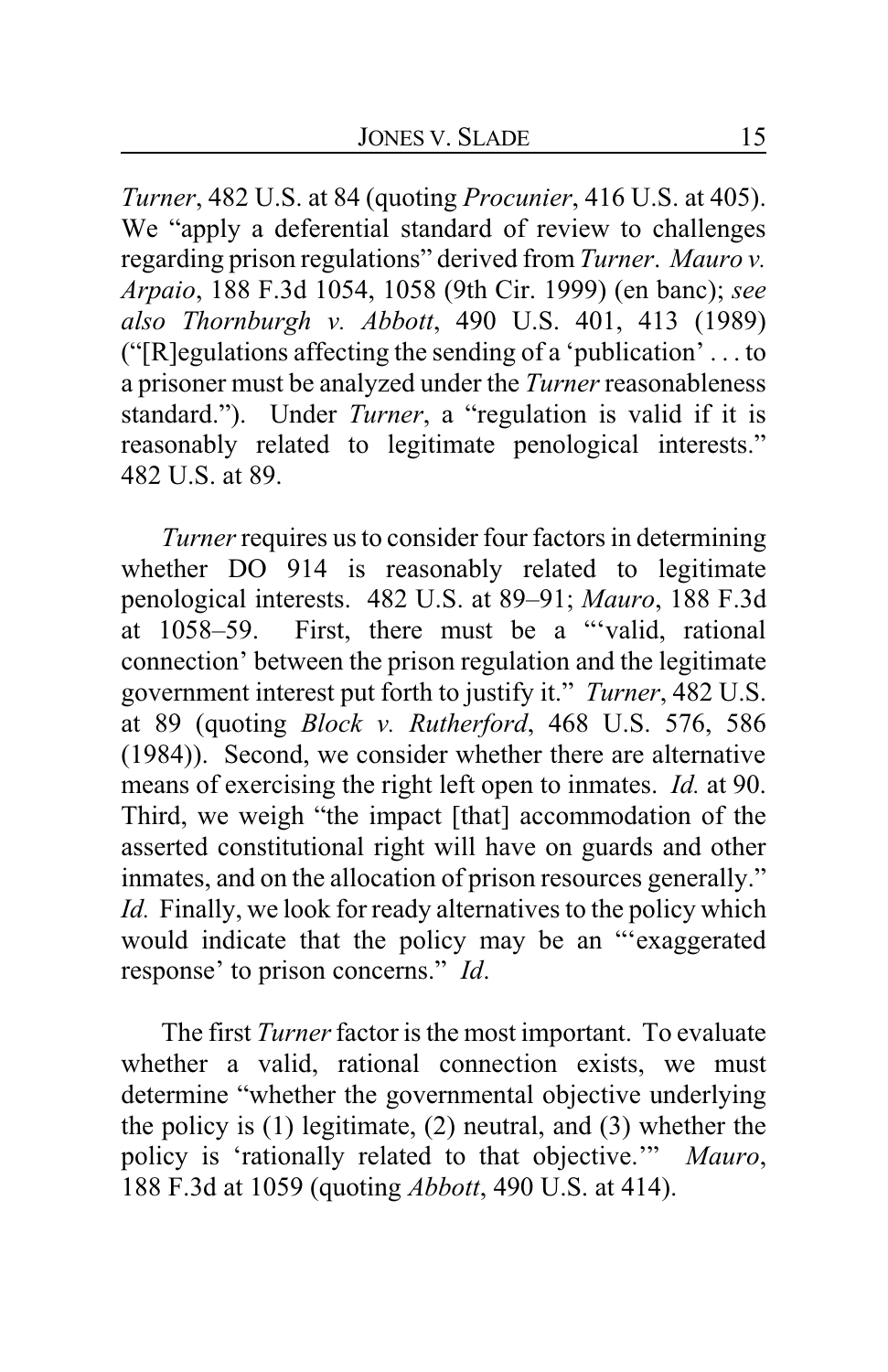The district court properly concluded that ADC offered legitimate governmental objectives to justify DO 914. The asserted goal of ADC's mail policy is "maintaining the safety, security and orderly operations of the institution<sup>[]</sup>," and the goal of the provisions banning certain publications is "assist[ing] with rehabilitation and treatment objectives, reduc[ing] sexual harassment, and prevent[ing] a hostile environment for inmates, staff and volunteers." There is no question that securing the safe and orderly operation of our prisons and fostering rehabilitation of the inmates are legitimate goals. *See Pell v. Procunier*, 417 U.S. 817, 823 (1974) ("[C]entral to all other corrections goals is the institutional consideration of internal security . . . ."); *Turner*, 482 U.S. at 91 (prison security); *Abbott*, 490 U.S. at 415 (prison security); *Mauro*, 188 F.3d at 1059 (prison security, rehabilitation, and reducing sexual harassment of guards).

In the district court, ADC provided affidavits from administrators in Offender Operations and OPR to support the connection between the DO 914 and their objectives. The administrators explained that "[p]ublications with depictions or descriptions, or promotion of drug paraphernalia . . . are detrimental to the security of the prison because [they] promote[] prohibited behavior," "[p]ublications that contain depictions that promote acts of violence . . . are detrimental to institutional security and the goals of rehabilitation," and "[p]ublications that contain depictions or descriptions of street gangs and/or Security Threat Groups (STG) . . . are detrimental to the security of the prison because they promote prohibited behavior."

To show a rational relationship between the regulation and the legitimate interest, prison officials "need not prove that the banned material actually caused problems in the past,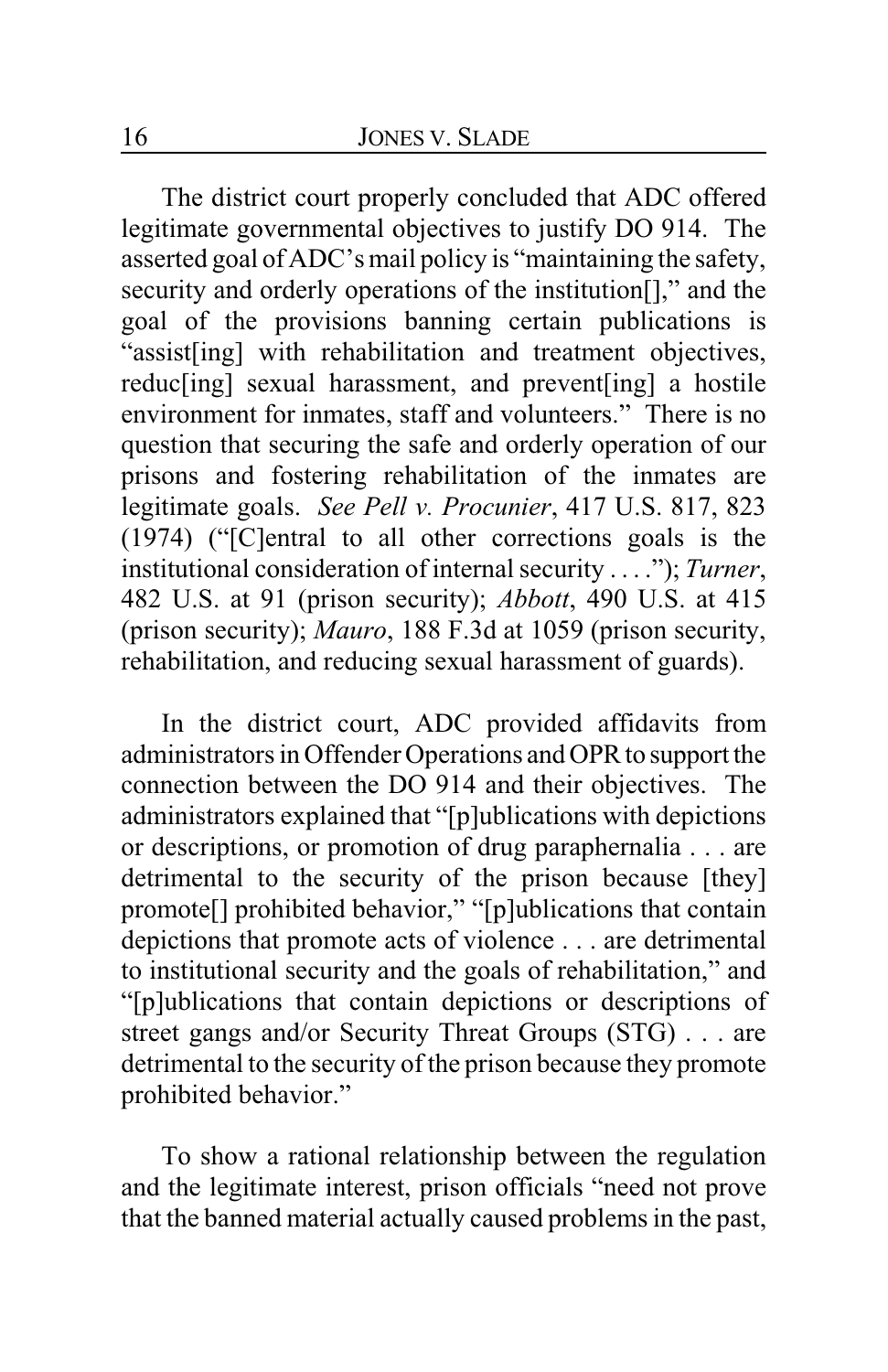or that the materials are 'likely' to cause problems in the future" unless the inmate "presents evidence to refute a common-sense connection between the regulation and the government objective." *Ashker v. Cal. Dep't of Corr.*, 350 F.3d 917, 922–23 (9th Cir. 2003) (quoting *Mauro*, 188 F.3d at 1060). Nor must we agree with the prison officials' judgment on whether the policy in fact advances their proffered penological interests. *Mauro*, 188 F.3d at 1060. Because the Defendants could reasonably believe that excluding publications that contain sexual content, drugs, and violence would decrease prohibited behaviors among inmates, the governmental objective underlying DO 914 is legitimate and rationally related to ADC's interests in prison security, rehabilitation, and reducing sexual harassment. *See id.* Further, Jones did not challenge the connection between the regulation and the objective.

But that does not end the inquiry under the first *Turner* factor. We must still determine whether the challenged regulation is neutral. *Turner*'s neutrality requirement requires some explanation. At issue in *Turner* was Missouri's restriction on inmate-to-inmate correspondence. Although Missouri permitted an inmate to correspond with "immediate family members" who were inmates at other institutions, it severely restricted correspondence between unrelated inmates; in fact, the district court found that the restriction was effectively a prohibition on such correspondence. *Turner*, 482 U.S. at 81–82. Missouri explained that the restriction deterred gang activity and prevented inmates from communicating escape plans and planning assaults. *Id.* at 91. The Supreme Court held that the appropriate test was "whether prison regulations restricting inmates' First Amendment rights operated in a neutral fashion, without regard to the content of the expression." *Id.* at 90. Although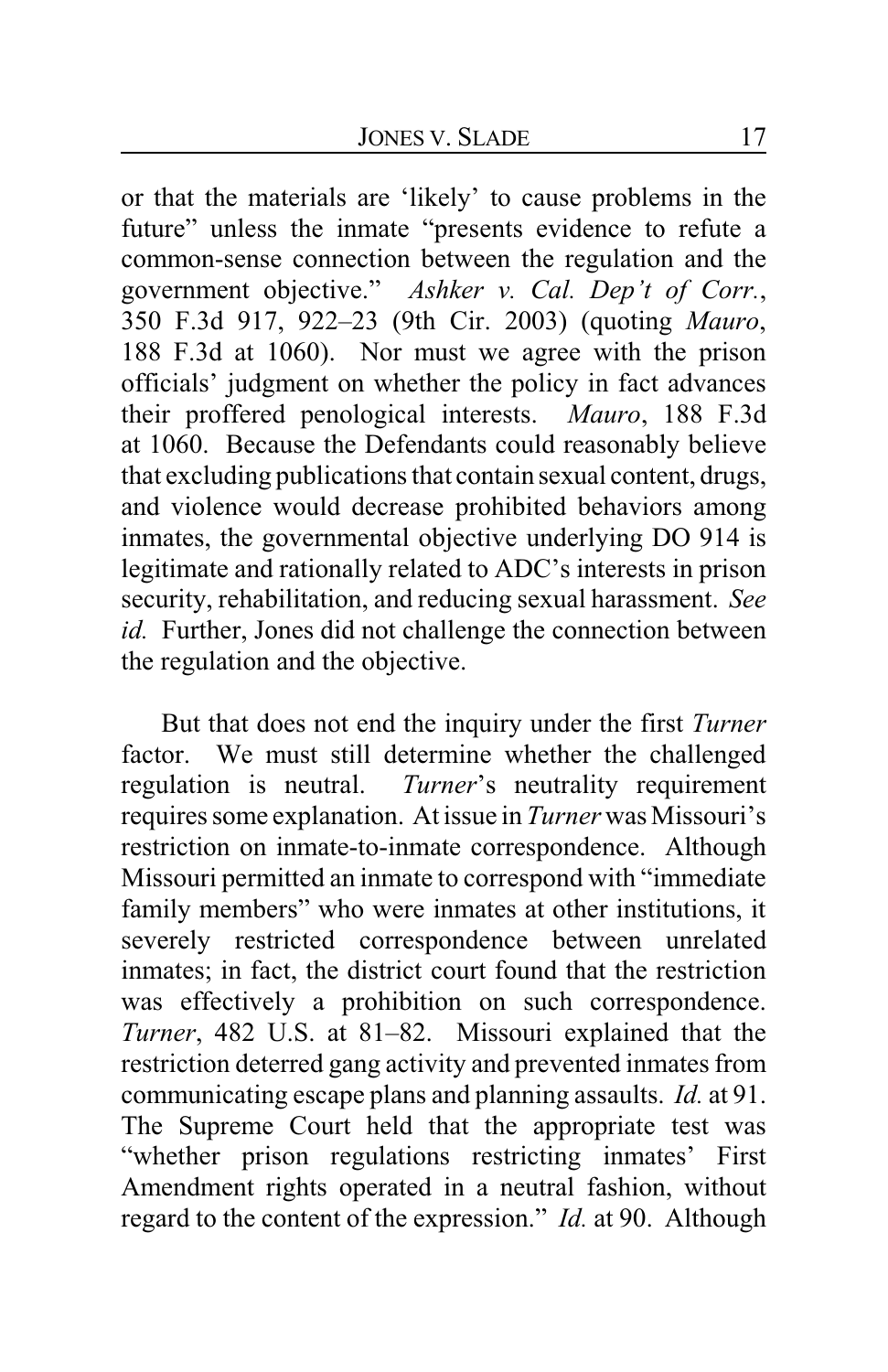Missouri's regulation was broader than would have been absolutely necessary, the Court held that the regulation was "not an exaggerated response" because it would have been "impossible to read every piece of inmate-to-inmate correspondence" and there was "an appreciable risk of missing dangerous messages." *Id.* at 93.

In *Abbott*, the Court elaborated on *Turner*'s neutrality requirement:

> [T]he regulation or practice in question must further an important or substantial governmental interest unrelated to the suppression of expression. Where . . . prison administrators draw distinctions between publications solely on the basis of their potential implications for prison security, the regulations are "neutral" in the technical sense in which we meant and used that term in *Turner*.

490 U.S. at 415–16 (internal quotations and citations omitted). The Fifth Circuit has explained the importance of the neutrality inquiry:

> Requiring neutrality ensures that the prison's application of its policy is actually based on the justifications it purports, and not something more nefarious. Were we to ignore *Turner*'s neutrality requirement, we would allow prison regulators to justify a policy based on a legitimate interest applicable to the overall prison population, while applying the policy in an arbitrary or discriminatory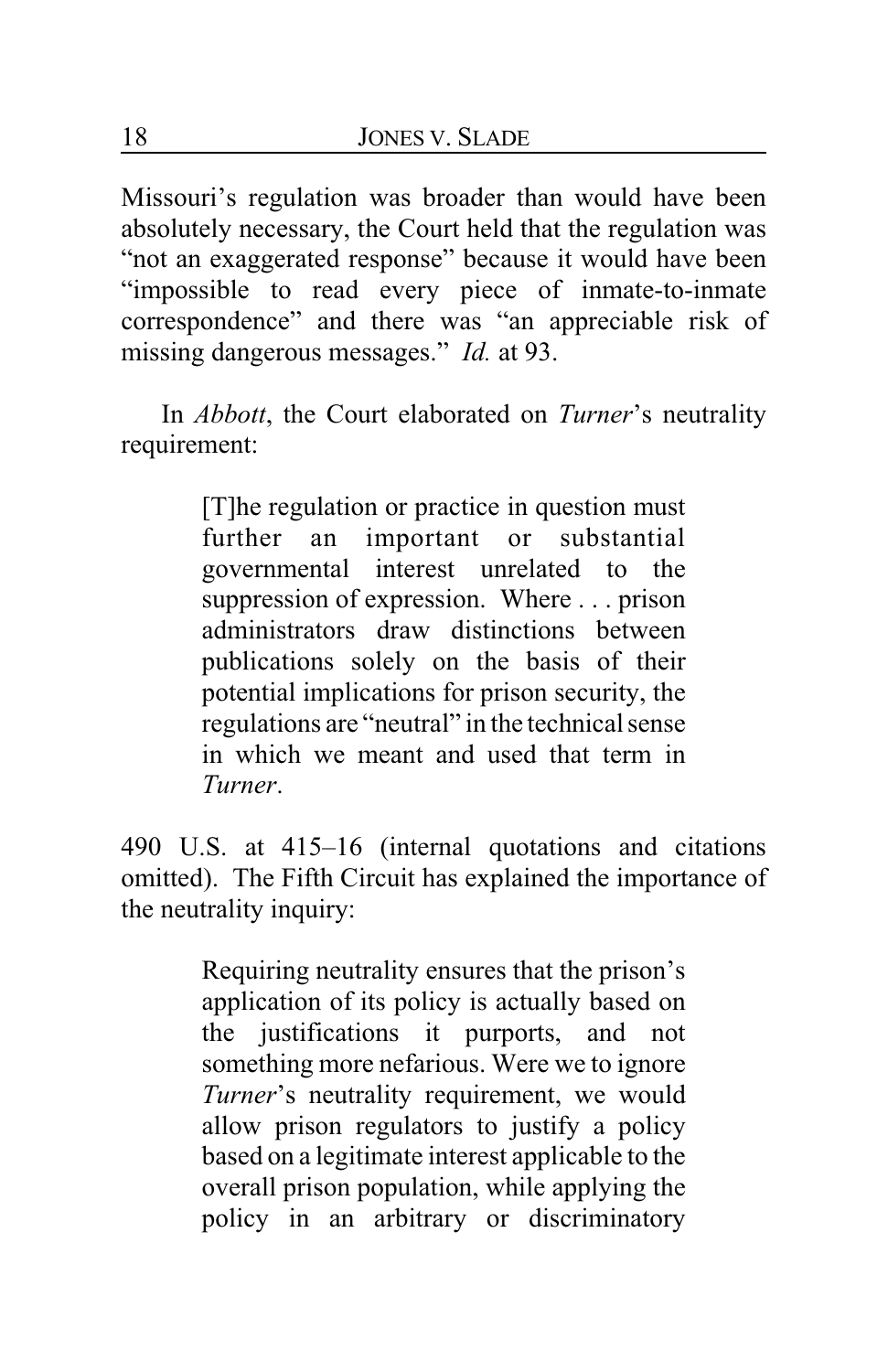manner in violation of a particular subgroup's First Amendment rights.

*Mayfield v. Tex. Dep't of Crim. Just.*, 529 F.3d 599, 609 (5th Cir. 2008).

*Turner* neutrality is not the "content neutrality" we demand in other areas of First Amendment jurisprudence. *See Ward v. Rock Against Racism*, 491 U.S. 781, 791 (1989) ("Government regulation of expressive activity is content neutral so long as it is justified without reference to the content of the regulated speech." (internal quotations and emphasis omitted)). Prison regulations of speech need not be content neutral like time, place, and manner restrictions, *see Pell*, 417 U.S. at 826–27; in fact, they may be content intensive. *See Turner*, 482 U.S. at 88 (distinguishing contentbased prison regulations from true time, place, and manner restrictions); *Hanrahan v. Mohr*, 905 F.3d 947, 955 (6th Cir. 2018) ("Appellants are incorrect that the 'neutrality' requirement of *Turner*'s first prong requires a prison regulation to be completely content neutral."). Prison officials may restrict inmates' access to materials dealing with sex, violence, drugs, and gangs—censorship that we would not permit in other contexts. *Turner* has made clear that regulations that could not withstand constitutional scrutiny outside of the prison context may be acceptable inside an institution. *See Beard v. Banks*, 548 U.S. 521, 528 (2006) (plurality opinion) ("[T]he Constitution sometimes permits greater restriction of such rights in a prison than it would allow elsewhere."); *Abu-Jamal v. Price*, 154 F.3d 128, 133–34 (3d Cir. 1998) ("We analyze content neutrality in the prison context differently than we do for non-inmates.").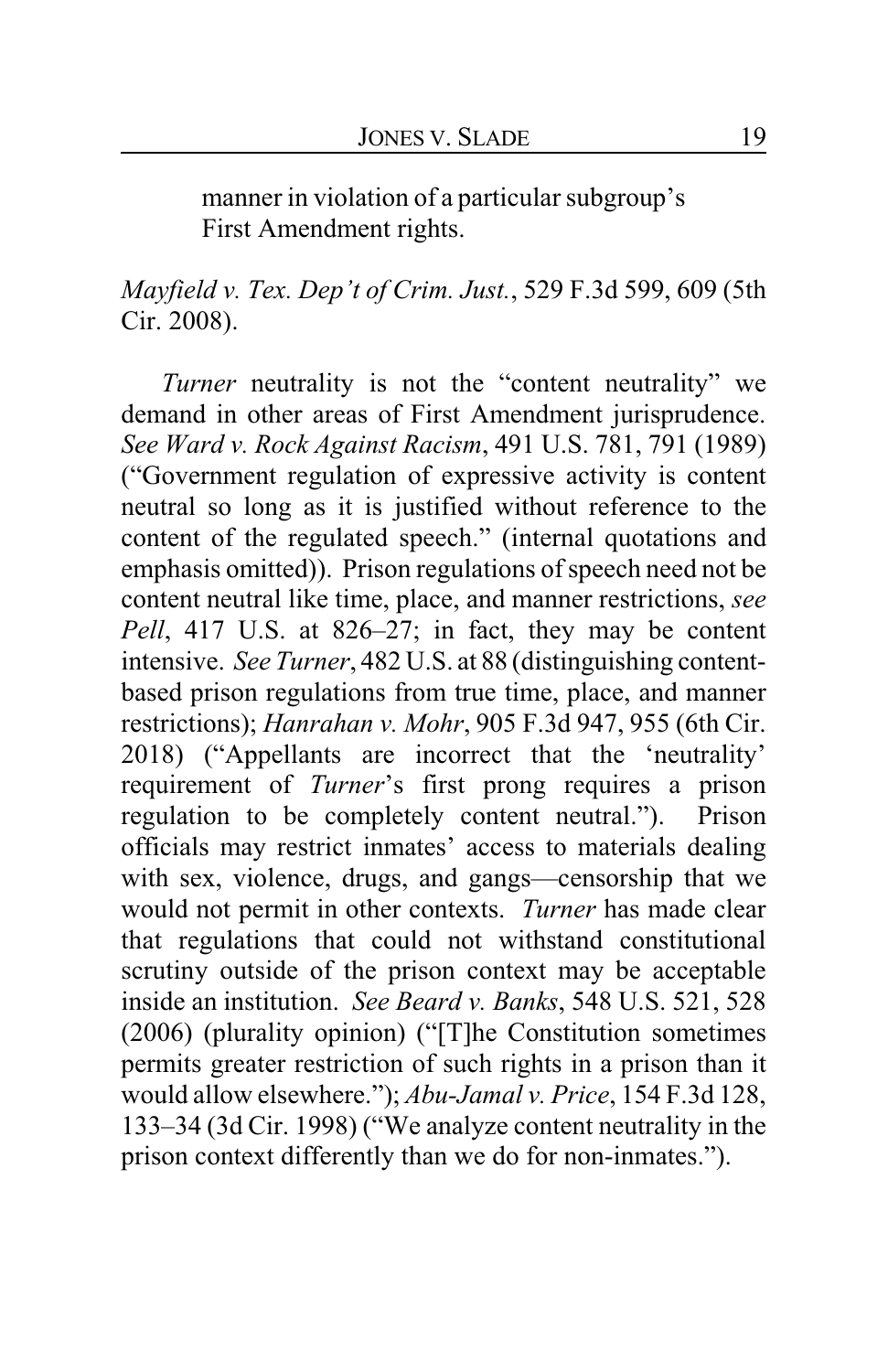As in *Turner*, the Arizona procedure at issue here is not content neutral in the traditional sense. DO 914 is contentfocused. But on appeal, Jones does not challenge the regulation on its face. He does not argue that ADC may not suppress music that has sexually explicit lyrics or lyrics that promote violence or drugs. Rather, his claim is that Arizona has been inconsistent in its application of its regulation in a way that is not content neutral *within the category of suppressible media*. He argues that certain genres of music—particularly rap music—are censored, while other music, TV shows, or movies are permitted, even though they also have explicit sexual, drug, or violent content. Effectively, the question Jones raises is not whether ADC can suppress certain kinds of content, but whether ADC has applied the regulation in a neutral fashion. *See Turner*, 482 U.S. at 89–90. The Supreme Court has explained that in considering the reasonableness of a prison regulation "it [is] important to inquire whether prison regulations restricting inmates' First Amendment rights operated in a neutral fashion." *Id.* at 90.

When there is evidence that an otherwise legitimate policy is being applied in a discriminatory manner, we inquire whether the unequal application of the policy defeats the rational relationship between the policy and the government's asserted justification. *See id.* Evidence of inconsistent application of a regulation may be proof that the policy is not neutral and may preclude summary judgment on an asapplied challenge. *See Mayfield*, 529 F.3d at 609 ("[U]nder *Turner*, neutrality must be ensured, or its absence sufficiently explained in light of a legitimate penological interest, for summary judgment to be appropriate."); *Abu-Jamal*, 154 F.3d at 134 (explaining that because "the Department's enforcement of the [challenged rule], was motivated, at least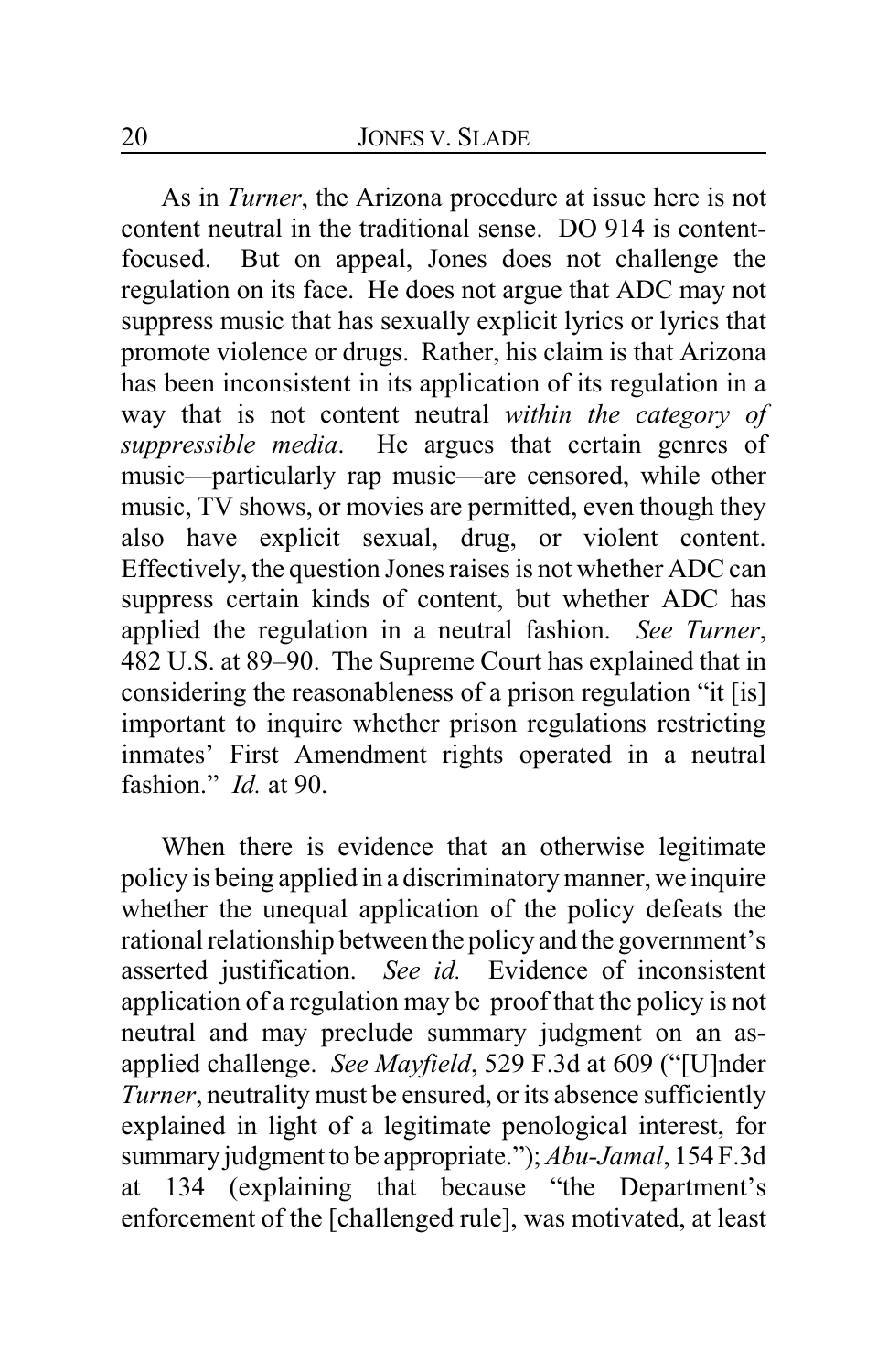in part, by the content of [plaintiff's] articles . . . the actions were not content neutral").

Jones has proffered sufficient evidence of inconsistent application of DO 914 to preclude summary judgment. Jones submitted three affidavits, his own and those of two other ADC prisoners, Hawkins and Page, alleging that ADC's exclusions between 2015–2018 targeted black artists and that ADC has not applied DO 914 consistently. ADC argues that we should not credit Jones's affidavits because they are unsupported by factual data and "[n]either Jones nor the other two inmates could possibly claimto have personal knowledge of how the OPR applies DO 914.07 on a statewide basis." But Jones is not required to provide a comprehensive study of ADC's statewide implementation of DO 914. That Jones and the other two inmates are just three of "over 39,000 inmates in the Arizona prison system" does not undermine their personal experience with the policy. All three men have been incarcerated in ADC's facilities for periods spanning from 1998 to the present and have testified to their experience with the implementation of DO 914 and the type of media that is available in ADC facilities. Jones, Hawkins, and Page each spoke to specific instances in which content that violates DO 914 was allowed.

Further, Jones submitted evidence that inmates at ADC have access to a range of other media, including books and television shows, that contain content clearly violating DO 914.07. We would expect some inconsistencies in any policy that delegates exclusions to multiple decision makers. Even the clearest of policies would not be immune from human error. But the inconsistencies identified by Jones go beyond the occasional explicit song being allowed or book being excluded. Jones has supplied some evidence that ADC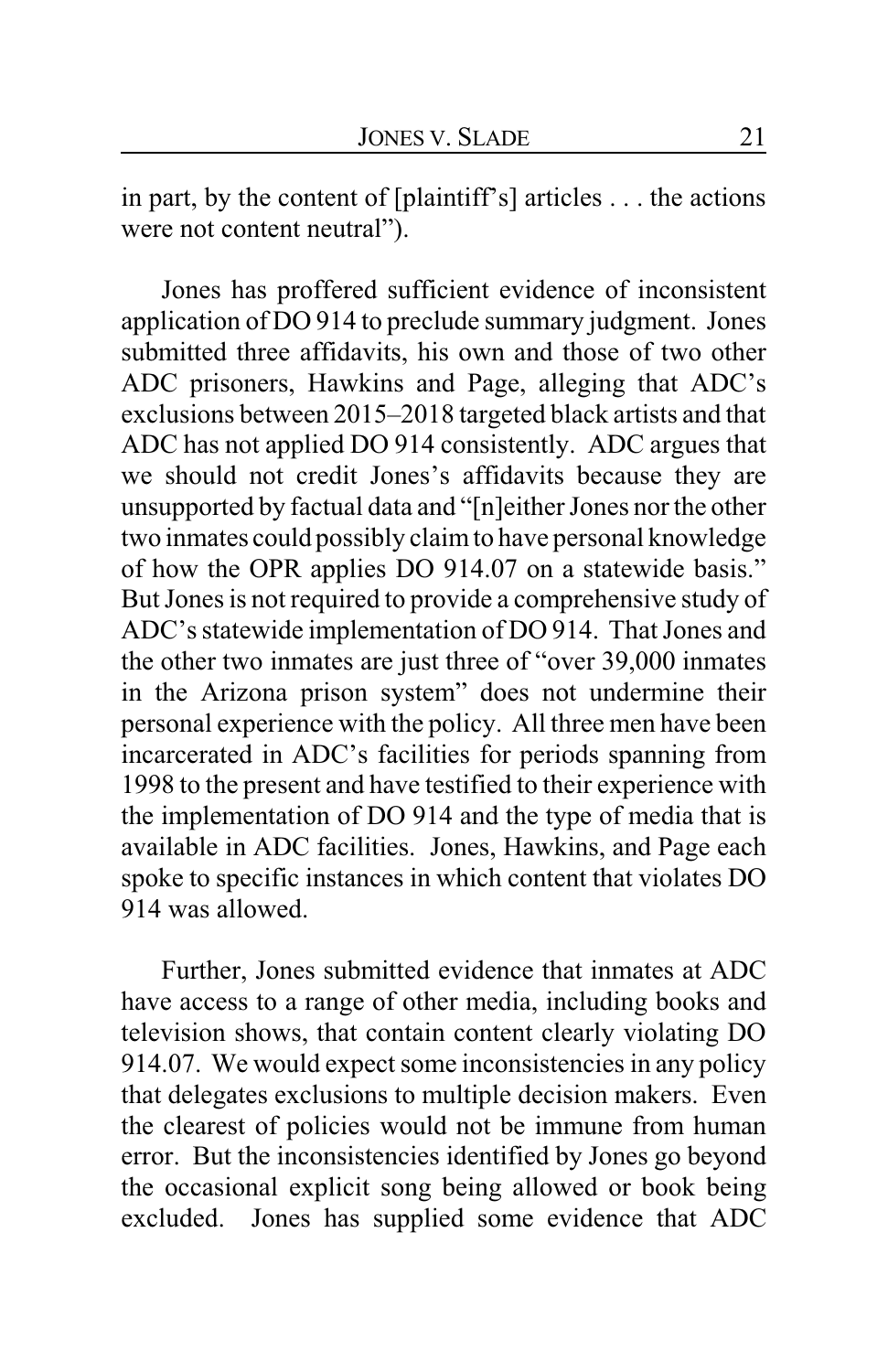*affirmatively provides* inmates access to books, music, and television programs that plainly violate DO 914. For example, Jones submitted evidence that inmates have access to shows like *L.A. Gang Wars*; *Moonshiners*; *Drugs, Inc.*; *Nazi Underworld*; *Aryan Brotherhood*; and *Dexter*. We cannot determine merely by reading the titles whether these materials violate ADC's prohibitions on publications containing "depictions or descriptions" of "street gangs" or "drug paraphernalia" but we may draw a reasonable inference that they do. *See* DO 914.07 § 1.2.4, 1.2.7. Jones also provided excerpts from ADC's library catalog and inmate testimony showing that ADC provides inmates access to books like James Patterson's *Kiss the Girls*, a psychological thriller about the serial killing of young women, and an entire selection of romance novels, which "may . . . cause or encourage sexual excitement." *Id.* § 1.2.17. Providing inmates access to the type of content ADC claims is "detrimental to institutional security and the goals of rehabilitation," calls into question the rational relationship between DO 914 and ADC's legitimate penological interests and the reasonableness of the policy. *Cf. Pell*, 417 U.S. at 828 ("So long as this restriction operates in a neutral fashion, without regard to the content of the expression, it ... does not abridge any First Amendment freedoms retained by prison inmates.").

We repeat: Variations in the enforcement of a policy will not always rise to the level of inconsistent application. *Turner* does not require ADC to apply DO 914 without error to the hundreds of magazines and publications that ADC's prison complexes receive each week. ADC candidly admitted before the district court that "despite its best efforts[, ADC] does not keep out all unauthorized material." And we agree with ADC's assertion that "[t]he test is not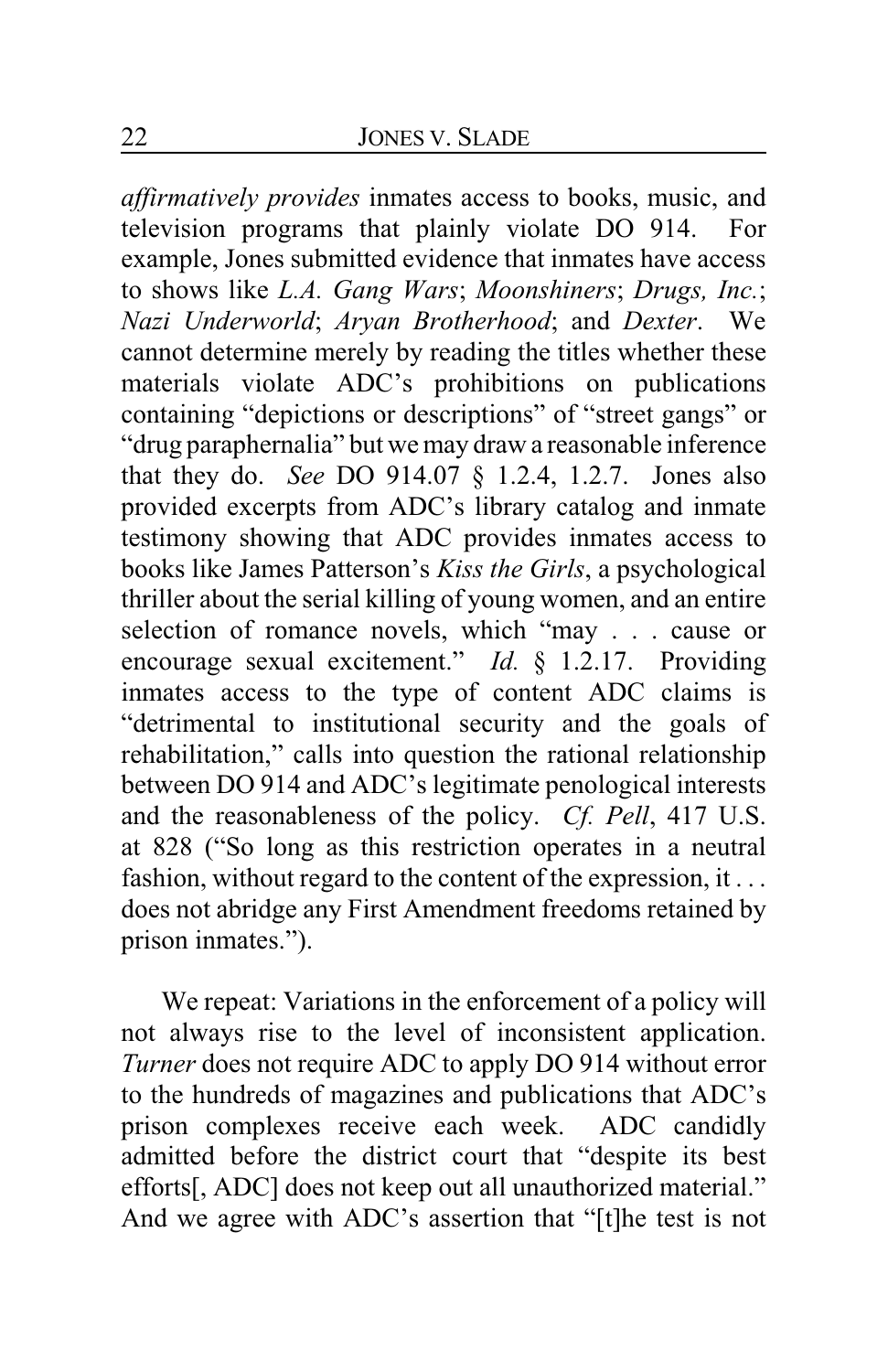whether all possible content that could be excluded is actually excluded." Indeed, the Supreme Court acknowledged in *Abbott* that "seeming 'inconsistencies'" produced by the exercise of discretion in applying prison regulations "are not necessarily signs of arbitrariness or irrationality." *Abbott*, 490 U.S. at 417 n.15. But despite holding that the regulations in *Abbott* were facially valid, the Court remanded for consideration of the respondents' claim that "variability in enforcement of the regulations stems from the censors' subjective views." *Id.* at 417 n.15, 419. The Court explained that whether exclusions are in fact based on the prison's asserted security interest "go[es] to the adequacy of the regulations as applied." *Id.* at 417 n.15.

The district court acknowledged Jones's argument that "a majority of [ADC's] exclusions targeted black artists" and that "OPR is not and has never been consistent in publications decisions." Nevertheless, with respect to Jones's as-applied claim against Officer Miller, the district court concluded that Jones did "not allege that the CDs [Officer] Miller reviewed did not violate DO 914.07, nor [did] he present any evidence that Miller incorrectly applied DO 914.07." The district court did not address Jones's request for declaratory and injunctive relief against Warden Shinn, which would necessarily require a broader inquiry than Officer Miller's decision.

We think the district court misconceived its responsibility with respect to the as-applied challenge. At this stage of the litigation, Jones does not contest that the CDs he ordered might violate DO 914. Rather, he claims that they were excluded, while other objectionable material was routinely made accessible to inmates. His is a comparative claim. It may well be that Officer Miller correctly applied DO 914; Jones's claim is that DO 914 was consistently applied to rap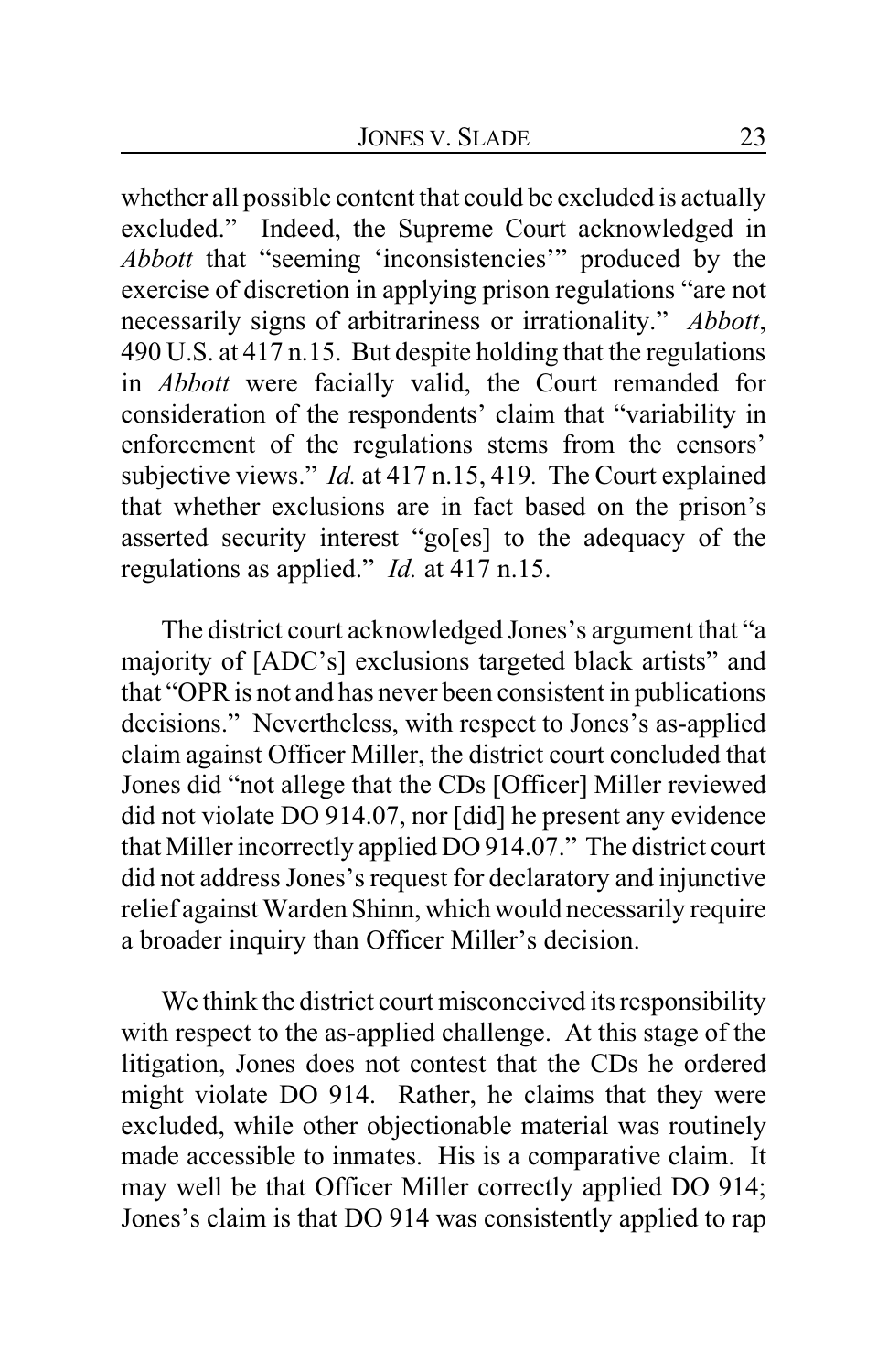music but inconsistently applied to other music genres and media. And that calls into question the neutrality of DO 914 as it is applied and, thus, the legitimacy of ADC's policy. Viewing the evidence in the light most favorable to Jones, there is a material question of fact here—whether ADC selectively enforces DO 914 against disfavored expression, rap and R&B musical genres. The district court should not have granted summary judgment on this record. *See Mayfield*, 529 F.3d at 608–09 (holding that affidavits from two other inmates that a prison's policy was not imposed against certain groups was sufficient to raise a material issue of fact as to neutrality).

The first *Turner* factor is a sine qua non. *See Shaw v. Murphy*, 532 U.S. 223, 229–30 (2001) ("If the connection between the regulation and the asserted goal is 'arbitrary or irrational,' then the regulation fails, irrespective of whether the other factors tilt in its favor." (citation omitted)); *Morrison v. Hall*, 261 F.3d 896, 907 (9th Cir. 2001); *Prison Legal News v. Cook*, 238 F.3d 1145, 1151 (9th Cir. 2001) (citing *Walker v. Sumner*, 917 F.2d 382, 385 (9th Cir. 1990)). Because a genuine issue of fact remains as to whether there is a valid, rational connection between DO 914, as applied to Jones, and ADC's legitimate interests in security, rehabilitation, and reducing sexual harassment, we need not address the remaining *Turner* factors. We reverse the grant of summary judgment with respect to the CD's ADC withheld from Jones and remand for further proceedings. We express no views on the merits of Jones's claims.**<sup>2</sup>**

**<sup>2</sup>** We note that Jones cannot sustain his damages claim against Officer Miller unless he can demonstrate that she personally applied DO 914 inconsistently. He may, however, be able to maintain his claim for equitable relief against Warden Shinn if he can demonstrate systemic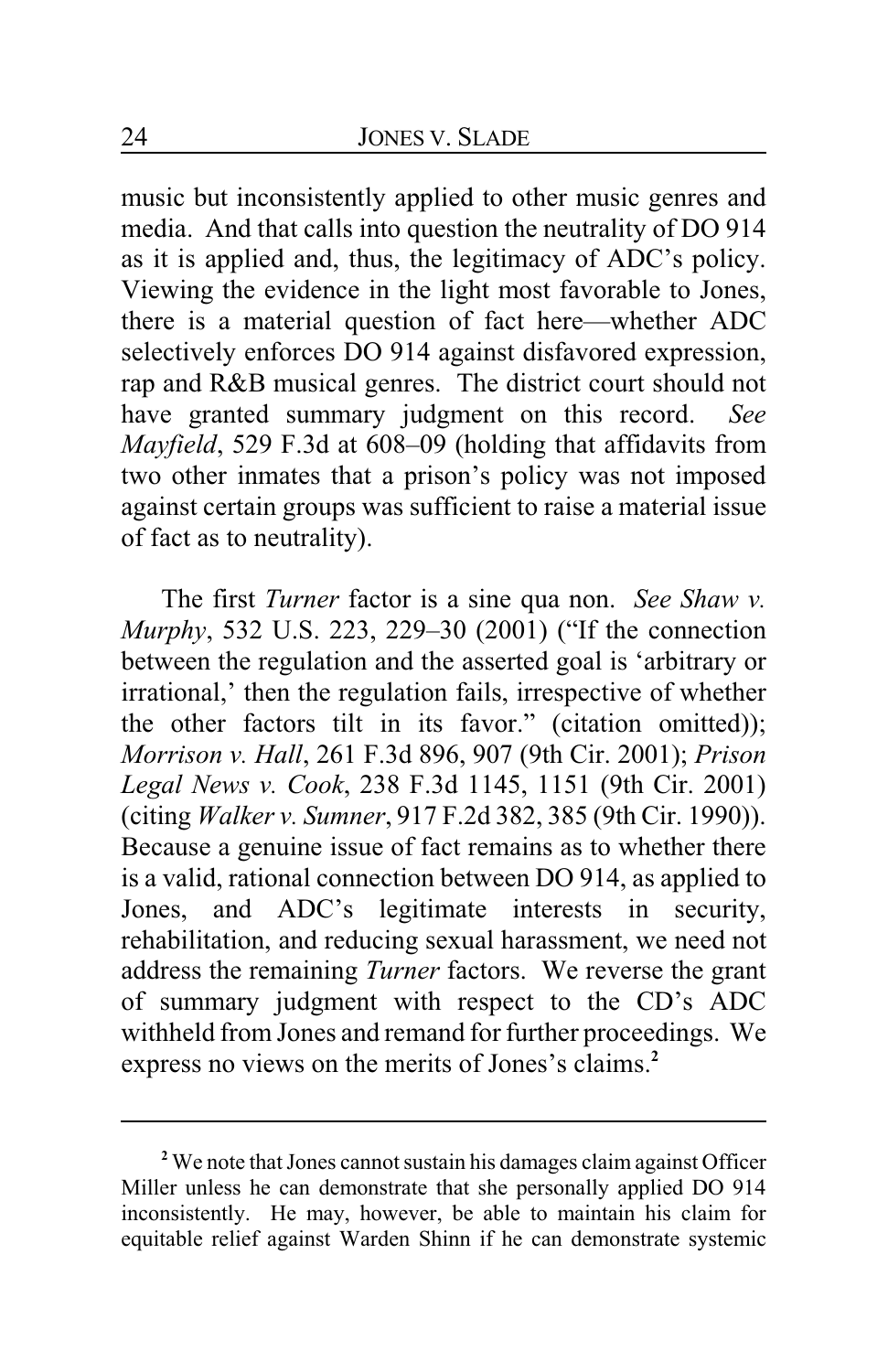### B. *Religious Texts*

Jones's remaining claims relate to the confiscation of two religious texts, *Message to the Blackman in America* and *The Fall of America*, both by Elijah Muhammad. The district court held that Jones "failed to demonstrate that the exclusion of his two requested books has substantially burdened his religious practice," defeating both his RLUIPA and Free Exercise Clause claims. On appeal, Jones argues that the district court misidentified the religious exercise at issue, imposed a categorical forfeiture rule unsupported by RLUIPA, and did not view the facts in the light most favorable to Jones, as is required on summary judgment. We agree.

# 1. RLUIPA

RLUIPA provides that "[n]o government shall impose a substantial burden on the religious exercise of a person residing in or confined to an institution," unless the government can demonstrate that the burden "is in furtherance of a compelling governmental interest" and "the least restrictive means of furthering that compelling governmental interest." 42 U.S.C. § 2000cc-1(a). Those statutory standards, drawn from *Sherbert v. Verner*, 374 U.S. 398, 403, 406 (1963), and *Wisconsin v. Yoder*, 406 U.S. 205, 214–15, 221, 236 (1972), are more generous to the religiously observant than the Free Exercise Clause. *See Emp. Div. v. Smith*, 494 U.S. 872, 883–84 (1990) (limiting *Sherbert* to "the unemployment compensation field"); *see also* Religious Freedom Restoration Act of 1993, 42 U.S.C. § 2000bb(b)(1) (adopting a similar standard to RLUIPA and citing *Sherbert*

inconsistency by the many officers who enforce DO 914.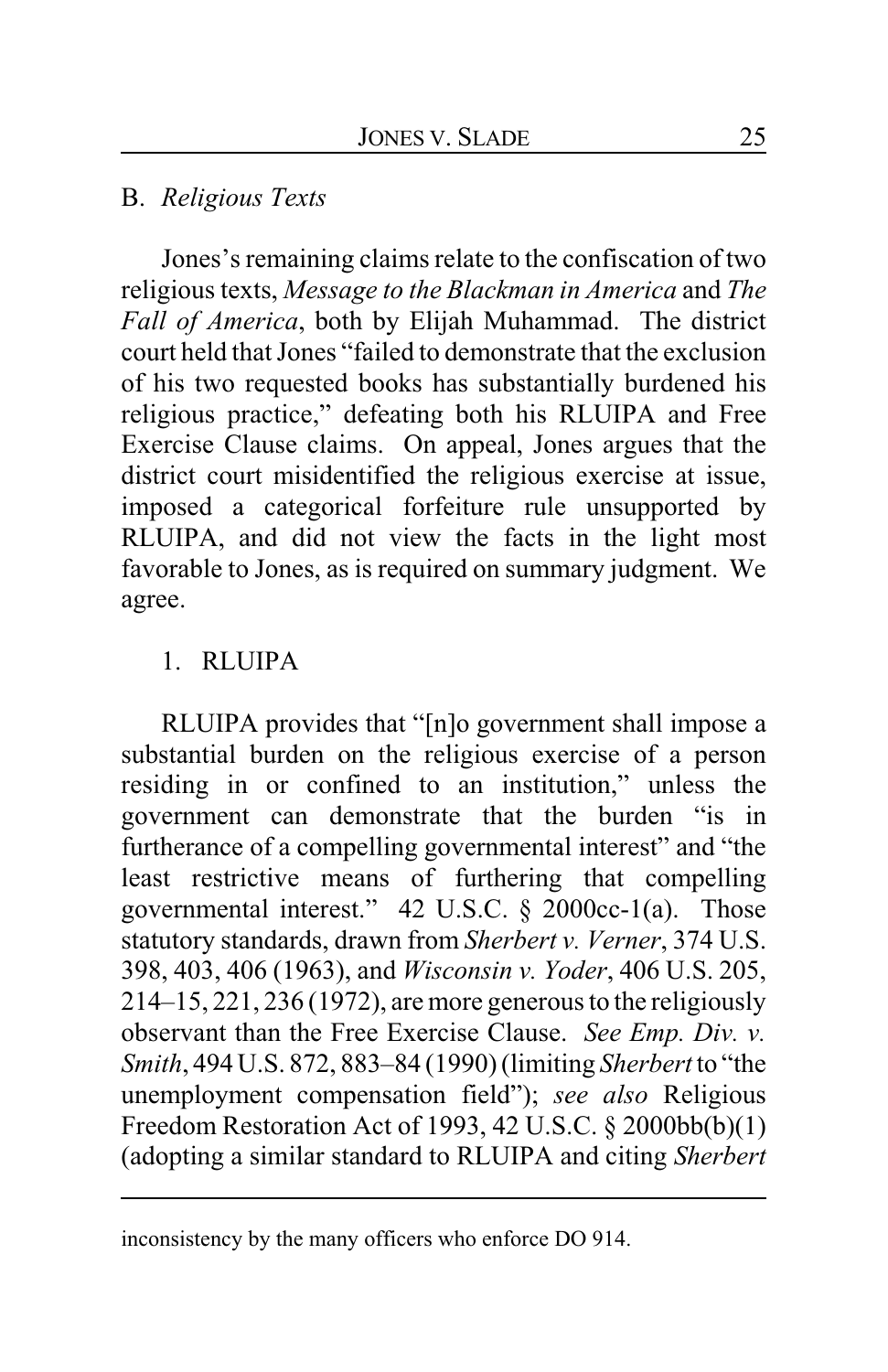and *Yoder*)*.* RLUIPA covers state-run institutions including prisons, where "the government exerts a degree of control unparalleled in civilian society and severely disabling to private religious exercise." *Cutter v. Wilkinson*, 544 U.S. 709, 720–21 (2005) (citing 146 Cong. Rec. 16698, 16699 (2000) (joint statement of Sen. Hatch and Sen. Kennedy on RLUIPA)).**<sup>3</sup>** RLUIPA reflects a congressional effort to accord heightened protection to religious exercise. *Id.* at 714. As such, RLUIPA is to be "construed broadly in favor of protecting an inmate's right to exercise his religious beliefs." *Warsoldier v. Woodford*, 418 F.3d 989, 995 (9th Cir. 2005) (citing 42 U.S.C. § 2000cc-3(g)).**<sup>4</sup>**

Under RLUIPA, the plaintiff bears the initial burden of demonstrating that an institution's policy constitutes a substantial burden on his exercise of religion. 42 U.S.C. § 2000cc-2(b). A policy may impose a substantial burden on religious exercise in a number of ways. A regulation may impact religious exercise directly, by forbidding conduct that an inmate believes he is religiously compelled to do, *see O'Lone v. Est. of Shabazz*, 482 U.S. 342, 344–45, 347 (1987)

**<sup>3</sup>** RLUIPA applies to the States and their subdivisions and is an exercise of congressional authority under the Spending and Commerce Clauses. *See* 42 U.S.C. § 2000cc-1(b); *Holt v. Hobbs*, 574 U.S. 352, 357 (2015). ADC does not contest that it is subject to RLUIPA.

**<sup>4</sup>** Monetary damages are not available against prison officials in their individual capacities under RLUIPA. *Sossamon v. Texas*, 563 U.S. 277, 285 (2011) (holding RLUIPA's authorization of "appropriate relief" did not "clearly and unambiguously waive sovereign immunity to private suits for damages"). A RLUIPA plaintiff may only sue defendants in their official capacities for prospective injunctive relief. *Woody v. Yordy*, 753 F.3d 899, 904 (9th Cir. 2014) ("[RLUIPA] does not authorize suits against a person in anything other than an official or governmental capacity  $\dots$ .").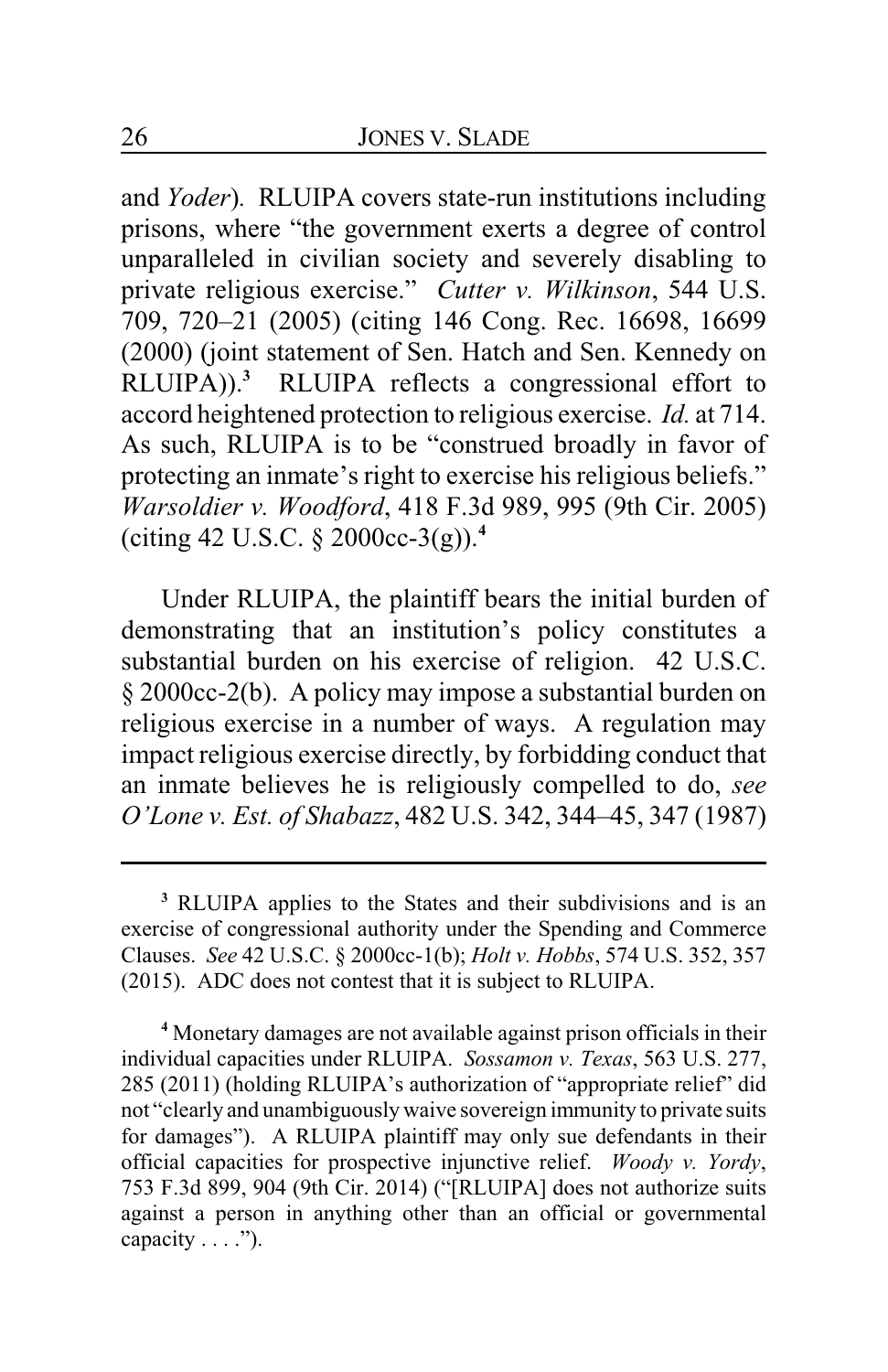(assigning Muslim prisoners to a work schedule that prevented them from attending Friday prayer services commanded by Qur'an), or by compelling an inmate to do that which he believes he is religiously forbidden from doing, *see Holt*, 574 U.S. at 355, 359 (requiring Muslim prisoner to violate religious beliefs that forbade trimming his beard); *Warsoldier*, 418 F.3d at 992, 995–96 (requiring Native American prisoner to violate religious beliefs that forbade cutting his hair). More subtly, a regulation may impact religious exercise indirectly, by encouraging an inmate to do that which he is religiously prohibited or discouraged from doing, *see Greenhill v. Clarke*, 944 F.3d 243, 250–51 (4th Cir. 2019) (withholding participation in religious services "as an incentive to improve inmate conduct"), or by discouraging an inmate from doing that which he is religiously compelled or encouraged to do, *see Jones v. Carter*, 915 F.3d 1147, 1150–51 (7thCir. 2019) (discouraging inmates fromchoosing halal meals by charging for halal meat); *Shilling v. Crawford*, 536 F. Supp. 2d 1227, 1233 (D. Nev. 2008) (offering Jewish prisoner the choice between staying at a medium security facility without kosher meals or transferring to a maximum security facility with kosher meals), *aff'd* 377 F. App'x 702 (9th Cir. 2010). *See also Sherbert*, 374 U.S. at 404 (holding that a state may not force a person "to choose between following the precepts of her religion and forfeiting benefits . . . . Governmental imposition of such a choice puts the same kind of burden upon the free exercise of religion as would a fine imposed against [a person] for her . . . worship"). The difference between these categories may not always be clear, but the framework may help us understand what is at stake.

Once an inmate makes a prima facie showing, the burden shifts to the government to prove that the burden is the least restrictive means of furthering a compelling governmental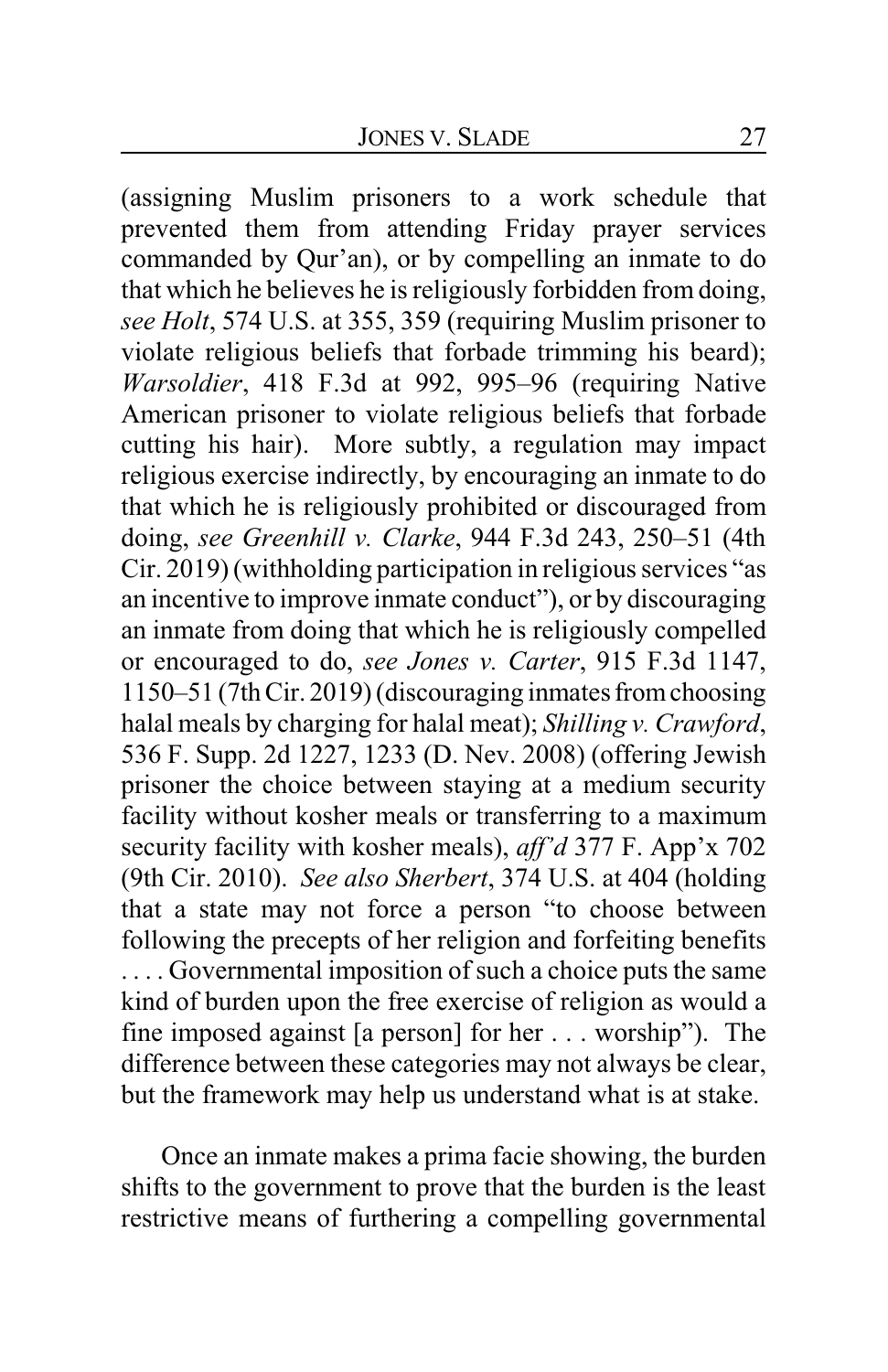interest. 42 U.S.C. §§ 2000cc-1(a), -2(b);*see Fuqua v. Ryan*, 890 F.3d 838, 848 (9th Cir. 2018). Although RLUIPA adopts a compelling interest standard, context matters in the application of the standard, and courts should act with "due deference to the experience and expertise of prison and jail administrators in establishing necessary regulations and procedures to maintain good order, security and discipline, consistent with consideration of costs and limited resources." *Cutter*, 544 U.S. at 723 (quoting 146 Cong. Rec. at 16699).

#### a. Substantial burden on religious exercise

In assessing a RLUIPA claim, we must first identify the religious exercise at issue. *Greene v. Solano Cnty. Jail*, 513 F.3d 982, 987 (9th Cir. 2008). Jones argues that his religious exercise is "the reading of essential Nation of Islam texts during Ramadan," while ADC argues that the exercise is "observing Ramadan," which ADC claims Jones may do without reading Elijah Muhammad's books.

RLUIPA defines "religious exercise" to include "any exercise of religion, whether or not compelled by, or central to, a system of religious belief."  $42 \text{ U.S.C.}$  §  $2000 \text{ cc-}5(7)(\text{A})$ . That means that RLUIPA protects not only practices deemed orthodox by some recognized religious organization, but also idiosyncratic practices—practices "not compelled by, or central, to a [given] system of religious belief." *Id.* It also means that RLUIPA not only protects an inmate's past religious practices, but also changes in his religious practice within a tradition or conversion from one tradition to another. We have read RLUIPA's reference to "any exercise of religion" literally (and thus broadly in favor of inmates) to include not only "the belief and profession" of faith, but also individual "physical acts [such as] assembling with others for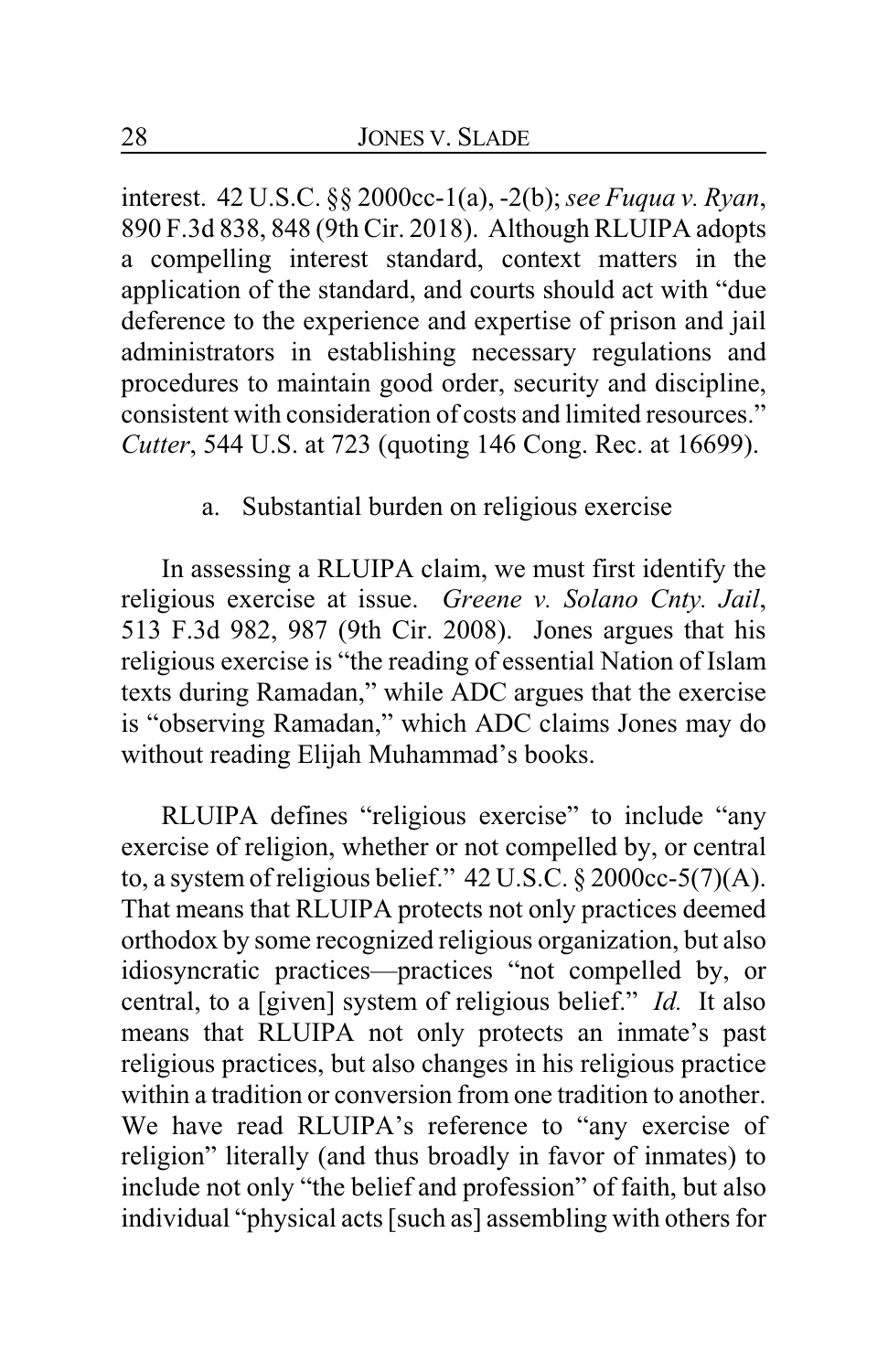a worship service [or] participating in sacramental use of bread and wine." *Greene*, 513 F.3d at 987 (alteration in original) (quoting *Cutter*, 544 U.S. at 720); *see also Holt*, 574 U.S. at 361–62 (religious exercise was "the growing of a 1/2-inch beard"); *Greene*, 513 F.3d at 988 (relevant exercise was group worship not Christianity); *San Jose Christian Coll. v. City of Morgan Hill*, 360 F.3d 1024, 1034 (9th Cir. 2004) (relevant exercise was a Christian school's attempted "conversion of real property for the purpose of religious exercise" (quoting 42 U.S.C. § 2000cc-5(7)(B)); *accord Baranowski v. Hart*, 486 F.3d 112, 124 (5th Cir. 2007) (relevant exercise was keeping kosher and observing the Jewish Sabbath); *Spratt v. R.I. Dep't of Corr.*, 482 F.3d 33, 38 (1st Cir. 2007) (relevant exercise was inmate's ability to preach to other inmates); *Lovelace v. Lee*, 472 F.3d 174, 187–88 (4th Cir. 2006) (religious exercise was observing Ramadan and attending group prayer services).

The district court characterized Jones's religious exercise broadly as observing Ramadan rather than reading Nation of Islam texts during Ramadan. Its treatment of Jones's claim was not entirely consistent. The district court first characterized Jones's RLUIPA claim during the statutory screening of the initial complaint per 28 U.S.C.  $§ 1915A(b)(1)–(2)$  as follows:

> Plaintiff claims Defendant Miller's decision denied Plaintiff his due process right to his property and his rights under RLUIPA because he was denied his "right to read his Nation of Islam text during Ramadan as he normally does every year" and he was not able to "freely practice [his] religious beliefs" or "obtain religious instructions through his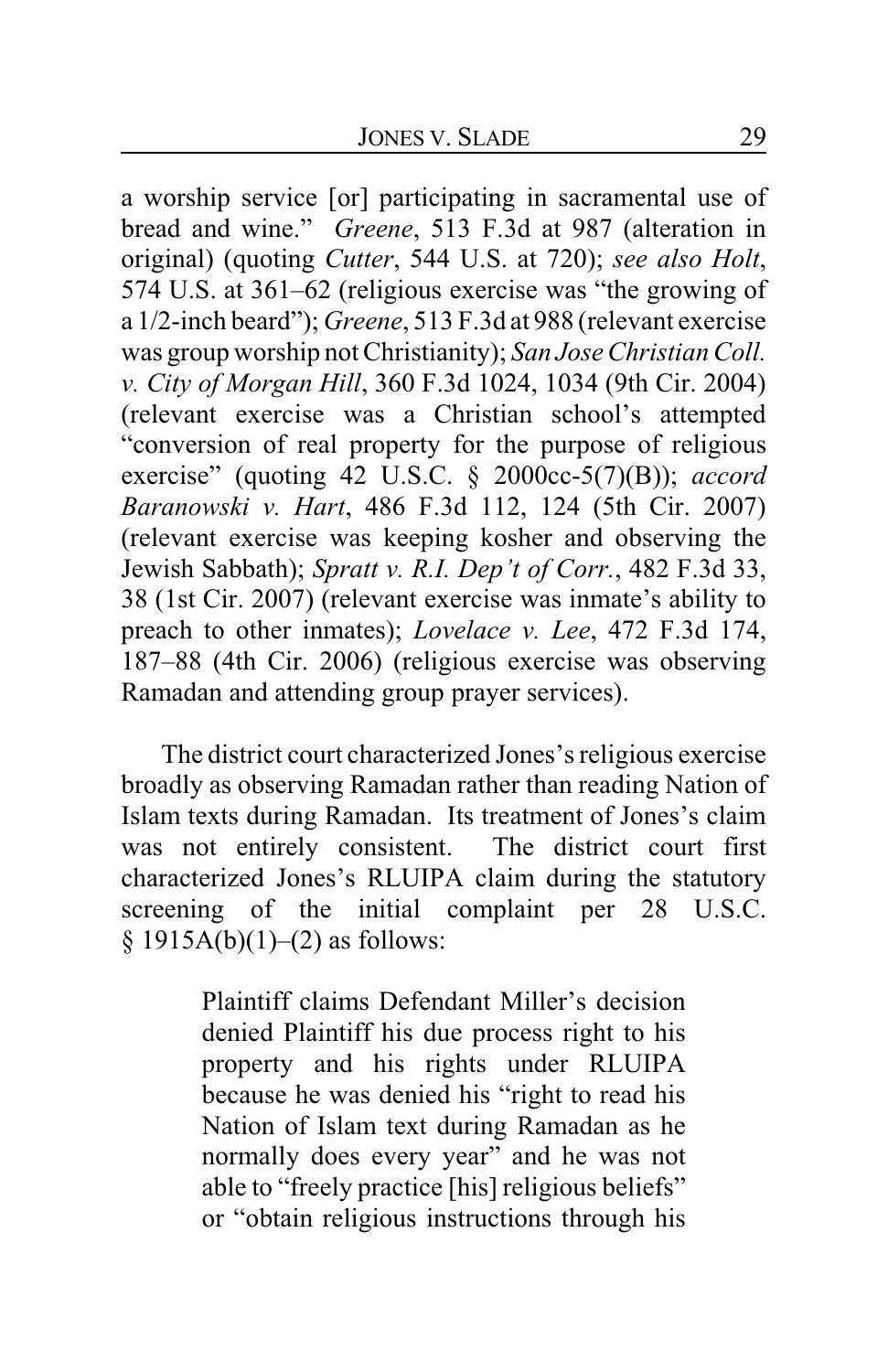religious literature during the holy month of Ramadan."

This was in line with Jones's own declaration which stated that "[t]he religious practice in question here, is not per se Ramadan itself, but for Mr. Jones, to be able to purchase, possess and read his choice of religious text, authored by the (Prophet) and Honorable Elijah Muhammad . . . during Ramadan and in General." In its summary judgment decision, however, the district court first repeated that the religious exercise at issue was Jones's "right to read his Nation of Islam text during Ramadan, *as he normally does every year*." (Emphasis altered). But when the court reached the substantial burden analysis, it only assessed whether Jones was able to "successfully observe Ramadan *without* the books he requested." (Emphasis in original). Effectively, the district court asked whether Jones could observe Ramadan without reading Muhammad's texts because it thought Jones had done so before.

It was error for the district court to re-characterize Jones's religious obligations at a higher level of generality. In *Greene*, we addressed the level of specificity we must consider when addressing RLUIPA claims. 513 F.3d at 987–88. Greene was an inmate housed in the maximum security unit of the county jail, awaiting trial on charges of making terrorist threats and false imprisonment. *Id.* at 985. Greene asked to attend religious services and attempted to conduct group Bible studies and other communal meetings. *Id.* Instead, the county offered him a Bible, religious texts, and a visit from the chaplain. *Id.* The county urged us to consider Greene's "religious exercise" as "the general practice of one's religion rather than any particular practice" so that the county could "impose outright bans on particular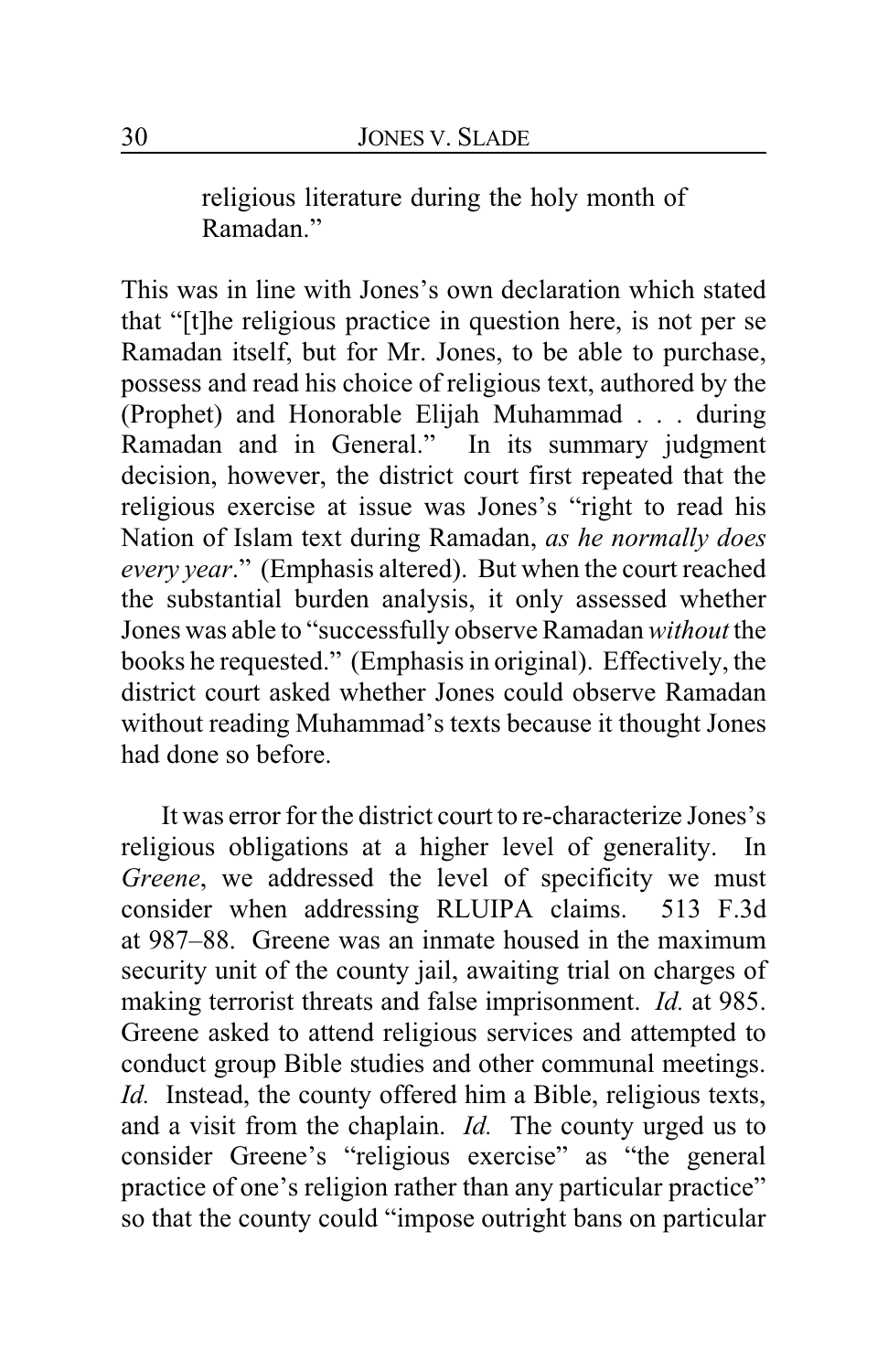aspects of an inmate's religious exercise, so long as, in the aggregate, those bans do not amount to a substantial burden." *Id.* at 987. We rejected the county's reading of RLUIPA and held that "the 'religious exercise' at issue in Greene's lawsuit is group worship, not Christianity." *Id.* at 988. So defined, we easily concluded that the county's ban on group worship was a substantial burden on Greene's religious exercise, and the burden shifted to the county to show that it had a compelling interest and had imposed the least restrictive means of securing that interest. *Id.* at 988–90.

Having defined the scope of Jones's religious exercise—reading his Nation of Islam texts during Ramadan—we next consider whether excluding Jones's texts as contraband constitutes a substantial burden on his religious exercise. A substantial burden exists when the state places "substantial pressure on an adherent to modify his behavior and to violate his beliefs." *Warsoldier*, 418 F.3d at 995 (quoting *Thomas v. Rev. Bd. of Ind. Emp. Sec. Div.*, 450 U.S. 707, 718 (1981)). The burden must impose "a significantly great restriction or onus upon such exercise." *Id.* (quoting *San Jose Christian Coll.*, 360 F.3d at 1034). The district court found that withholding Muhammad's texts imposed no substantial burden on Jones's religious exercise because Jones did not "articulate[] why he was able to successfully observe Ramadan for the 10 years *prior* to 2018, or what has occurred to render him now unable to successfully observe Ramadan *without* the books he requested."**<sup>5</sup>** Because

**<sup>5</sup>** We are puzzled by the basis for the district court's inference that Jones had not previously read Muhammad's texts in connection with Ramadan. Jones's complaint stated: "Plaintiff [was] denied [the] right to read his Nation of Islam texts during Ramadan, *as he normally does every year*." At this stage, we are required to view the record evidence in the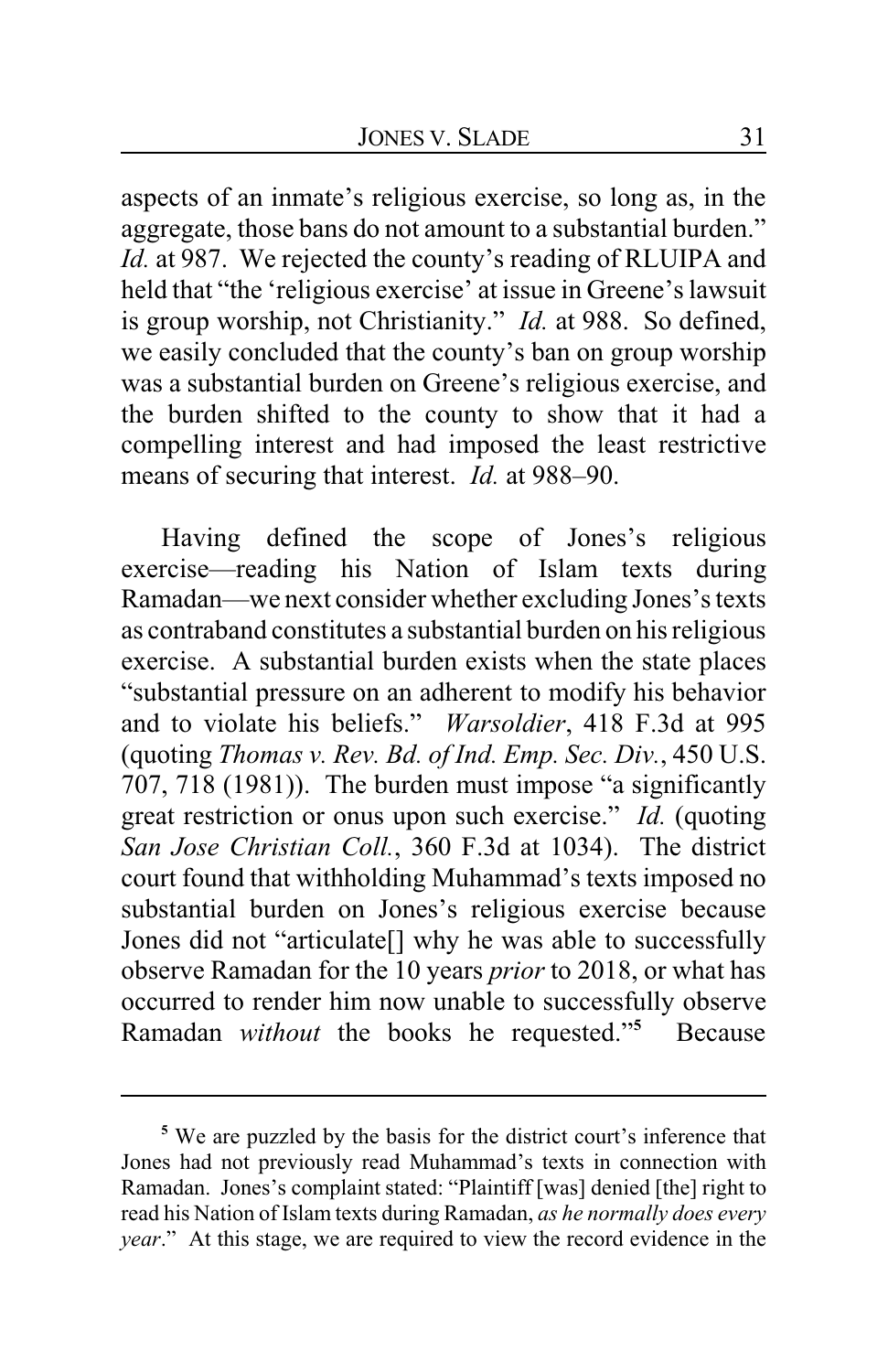RLUIPA does not require Jones to show his religious exercise was either required by his faith or consistent with his past observance, we disagree.

First, Jones's right to read religious texts during Ramadan is protected by RLUIPA whether he has read those texts every year during Ramadan or only recently came to the conclusion that he should do so. We do not "prescribe what shall be orthodox in . . . religion, or other matters of opinion." *W. Va. State Bd. of Ed. v. Barnette*, 319 U.S. 624, 642 (1943). Jones does not forfeit his claim because he may have previously failed to adhere to the practice of reading the texts during Ramadan. *See Malik v. Brown*, 16 F.3d 330, 333 (9th Cir. 1994) (holding that plaintiff had a valid free exercise claim based on his desire to use his Islamic name in prison, even though he did not use that name at the time of his conversion), *supplemented*, 65 F.3d 148 (9th Cir. 1995). The Supreme Court has explained that the timing of the adoption of a religious belief is "immaterial" to the determination of whether a person's religious exercise has been burdened. *Hobbie v. Unemployment Appeals Comm'n*, 480 U.S. 136, 144 (1987) (refusing to "single out the religious convert for different, less favorable treatment than that given an individual whose adherence to his or her faith [is less recent]"); *see also Callahan v. Woods*, 658 F.2d 679, 687 (9th

light most favorable to Jones. *Adickes v. S.H. Kress & Co.*, 398 U.S. 144, 157 (1970). That statement suggests to us that Jones had read Muhammad during Ramadan, although it does not state how he had access to Muhammad's books. The record shows that Jones was transferred to a new housing unit less than two months before he ordered the Elijah Muhammad texts. One inference in Jones's favor is that he had access to the texts until the time of his transfer. Nevertheless, the district court assumed that Jones "was able to successfully observe Ramadan for the 10 years *prior* to 2018 . . . *without* the books he requested."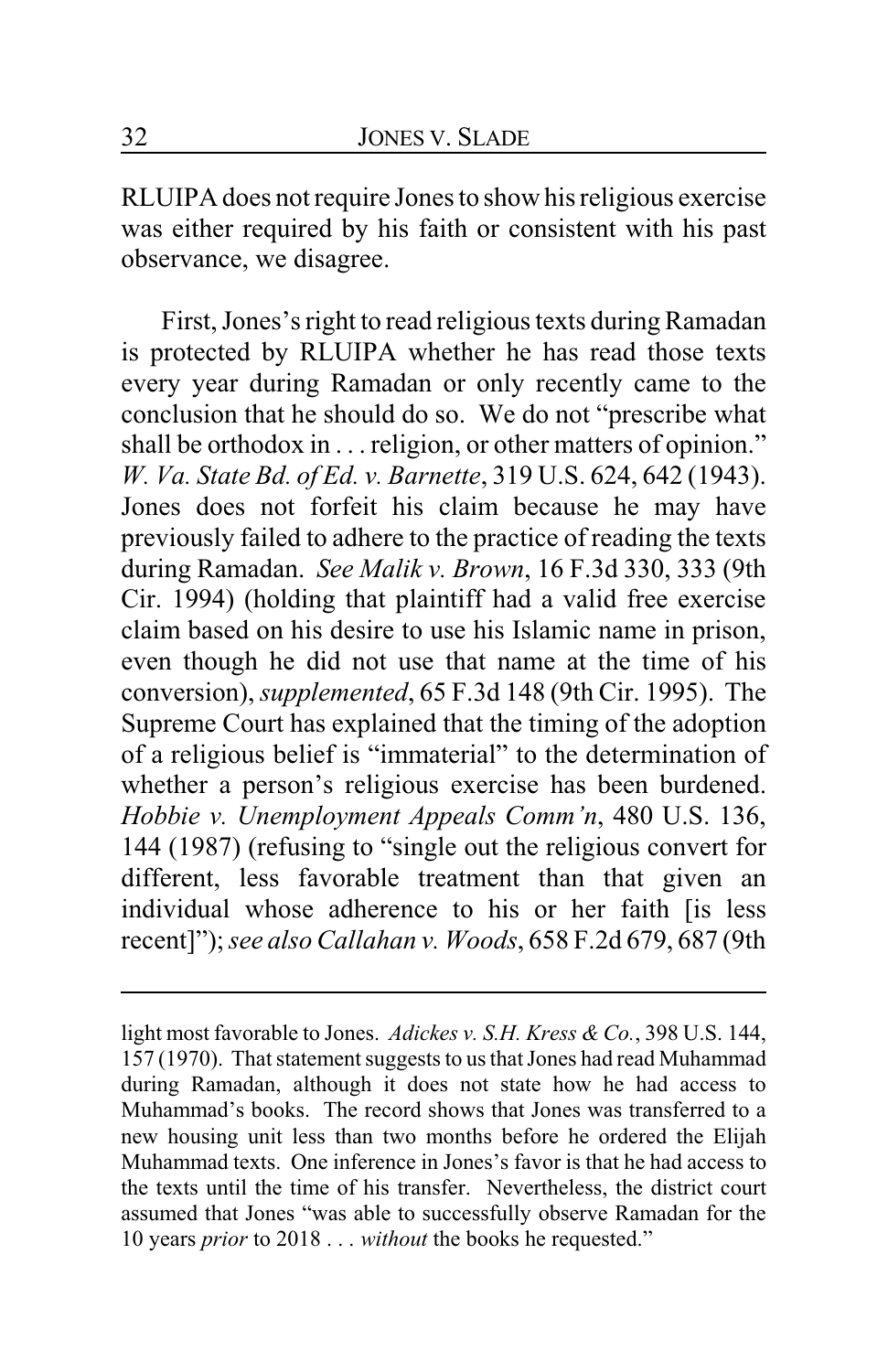Cir. 1981) ("So long as one's faith is religiously based at the time it is asserted, it should not matter . . . whether that faith derived from revelation, study, upbringing, gradual evolution, or some source that appears entirely incomprehensible."). There is no legal basis to fault Jones for not adding the study of Elijah Muhammad's texts during Ramadan to his religious practice sooner; he did not waive his rights by not studying these texts in the past.

Second, the district court's inquiry into whether the religious texts are required for Jones to observe Ramadan misunderstood the RLUIPA analysis. RLUIPA explicitly applies to "any exercise of religion, *whether or not compelled by* . . . a system of religious belief." 42 U.S.C. § 2000cc-5(7)(A) (emphasis added); *see Holt*, 574 U.S. at 362 ("RLUIPA . . . applies to an exercise of religion regardless of whether it is compelled." (internal quotations and citation omitted)). We have held that "RLUIPA 'bars inquiry into whether a particular belief or practice is central to a prisoner's religion.'" *Greene*, 513 F.3d at 986 (internal quotations omitted) (quoting *Cutter*, 544 U.S. at 725 n.13). It is enough that reading Elijah Muhammad's texts during Ramdan is a sincere component of Jones's religious practice, without reference to whether Jones, or other members of the Nation of Islam, consider the practice mandatory. *See Holt*, 574 U.S. at 362–63 ("RLUIPA . . . is 'not limited to beliefs which are shared by all of the members of a religious sect." (quoting *Thomas*, 450 U.S. at 715–16)). Even so, Jones offered evidence that the teachings of Elijah Muhammad, and particularly his writings in *Message to the Blackman in America*, inform the Nation of Islam's celebration of Ramadan and offered testimony that the writings of Elijah Muhammad are central to his belief system. In *Sutton v. Rasheed*, the Third Circuit held that the deprivation of Elijah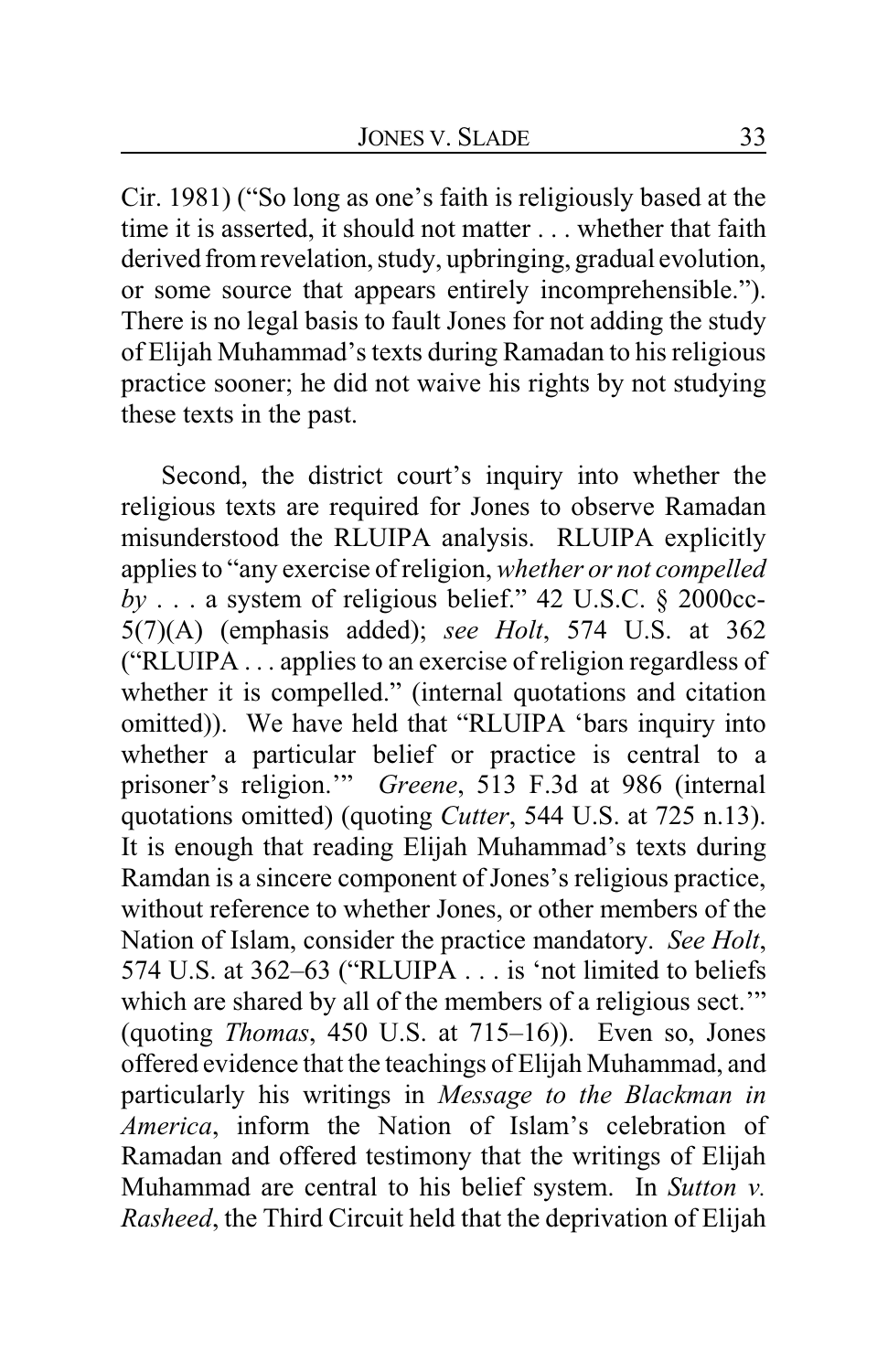Muhammad's texts was sufficient to make out a Free Exercise claim and that the reading of these texts is "a necessary element" of the exercise of the Nation of Islam faith. 323 F.3d 236, 256 (3d Cir. 2003). Surely, if these texts are essential to the religion, a reasonable jury could find the denial of these texts during Ramadan, a holy time of spiritual reflection, constitutes a substantial burden.

By excluding *Messages to the Blackman in America* and *The Fall of America*, the operation of DO 914 at least burdens Jones's general exercise of his Islamic beliefs. We have had "little difficulty . . . concluding that an outright ban on a particular religious exercise is a substantial burden on that religious exercise." *Greene*, 513 F.3d at 988. Because there is a genuine issue of fact as to whether denying Jones essential religious texts during Ramadan is a substantial burden on his religious exercise, summary judgment was inappropriate on Jones's RLUIPA claim.

> b. Least restrictive means of furthering a compelling interest

Finding no substantial burden, the district court did not assess whether ADC's policy is the least restrictive means to further a compelling interest. ADC argues its regulations are narrowly tailored to the compelling government interest in institutional security. To carry its burden under RLUIPA, ADC must show "it has actually considered and rejected the efficacy of less restrictive measures before adopting the challenged practice." *Warsoldier*, 418 F.3d at 999; *see also Holt*, 574 U.S. at 362–63 (RLUIPA requires courts to "scrutiniz[e] the asserted harm of granting specific exemptions to particular religious claimants" (alteration in original)). This is a fact-intensive inquiry on which the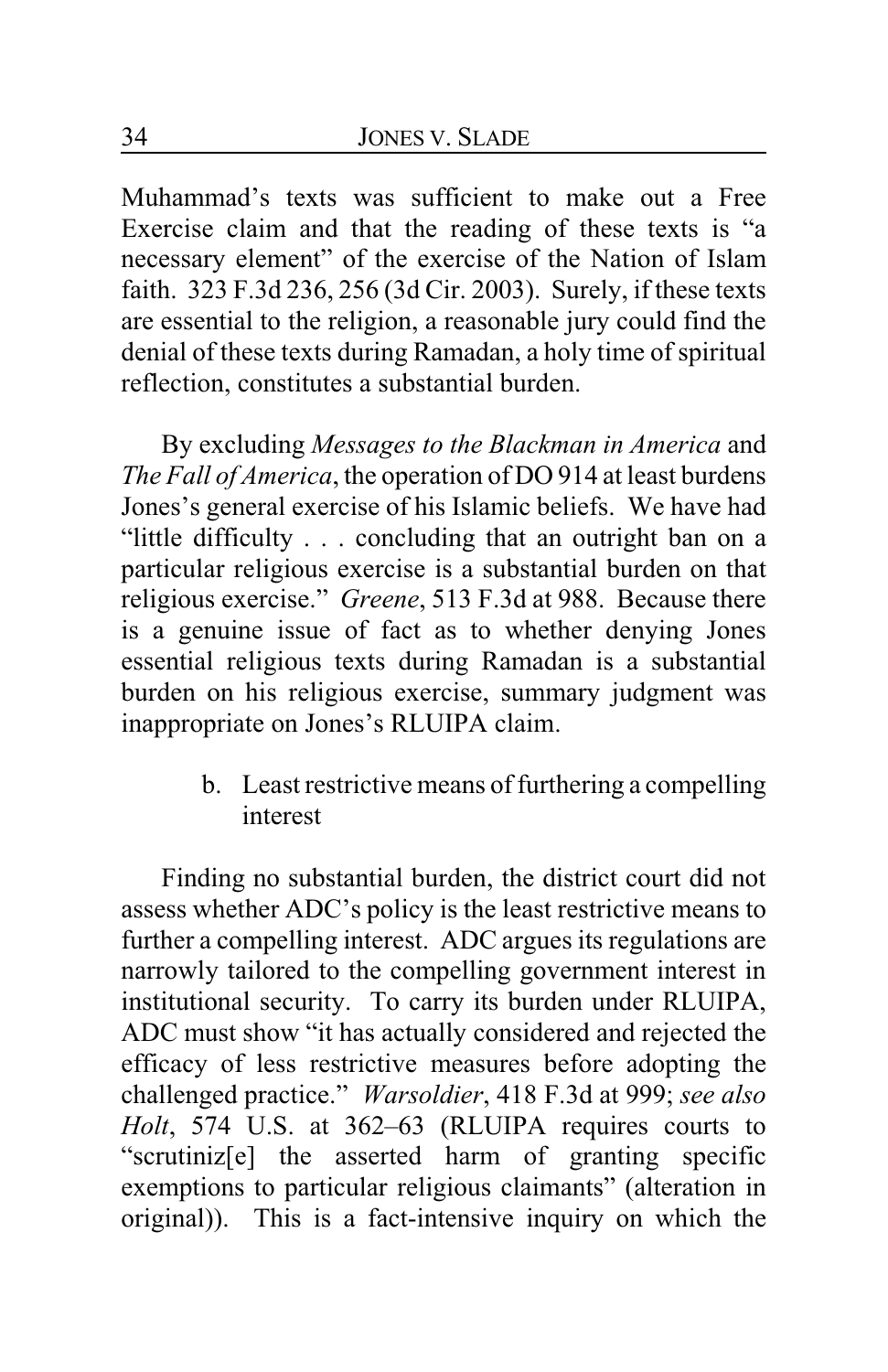record is not developed. We leave it to the district court on remand to assess whether ADC can demonstrate that applying the challenged regulation to Jones serves a compelling interest and meets the "exceptionally demanding" leastrestrictive-means standard. *Holt*, 574 U.S. at 364 (quoting *Burwell v. Hobby Lobby Stores, Inc.*, 573 U.S. 682, 728 (2014)).

#### 2. Free Exercise Clause

The Free Exercise Clause of the First Amendment, made applicable to the States through the Fourteenth Amendment, provides that "Congress shall make no law respecting an establishment of religion, or prohibiting the free exercise thereof . . . ." U.S. Const. amend. I. The right to free exercise is to be "jealously guarded." *Ward v. Walsh*, 1 F.3d 873, 876 (9th Cir. 1993). But free exercise is necessarily limited by the fact of incarceration and "may be curtailed in order to achieve legitimate correctional goals or to maintain prison security." *Id.* (citing *O'Lone*, 482 U.S. at 348). To merit protection under the Free Exercise Clause, Jones's belief must be "sincerely held" and religious in nature. *Malik*, 16 F.3d at 333. Once a claimant demonstrates that the challenged regulation impinges on his sincerely held religious exercise, the burden shifts to the government to show that the regulation is "reasonably related to legitimate penological interests." *Walker v. Beard*, 789 F.3d 1125, 1138 (9th Cir. 2015) (quoting *Turner*, 482 U.S. at 89). As we did with respect to Jones's Free Speech claim, we use the *Turner* factors to evaluate whether a prison regulation implicating an inmate's free exercise right is valid. *Shakur v. Schriro*, 514 F.3d 878, 884 (9th Cir. 2008); *Ward*, 1 F.3d at 876–77*.* We note that the Free Exercise Clause analysis differs from RLUIPA's analysis in at least two ways: (1) RLUIPA has an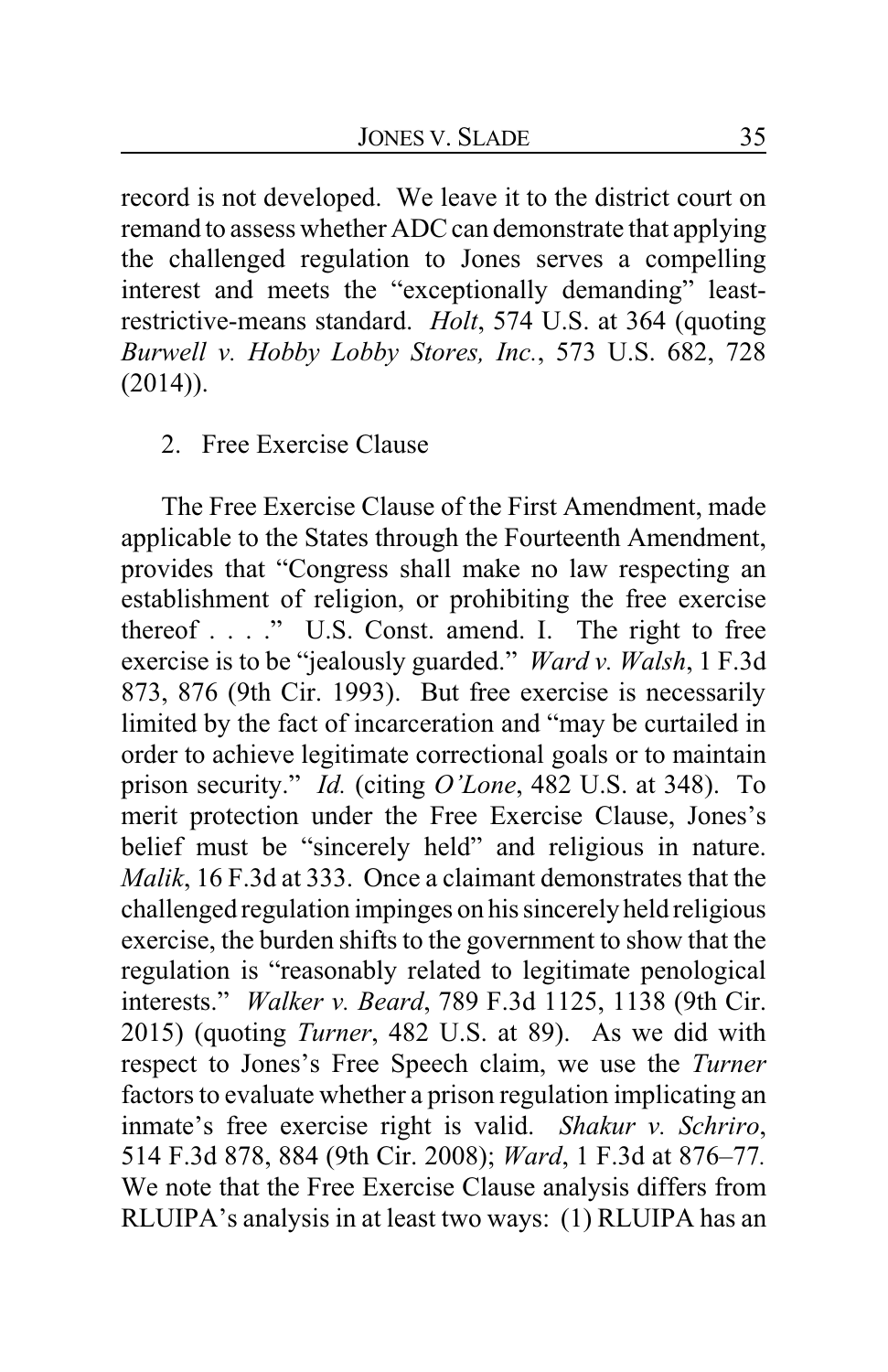expanded definition of religious exercise, and (2) RLUIPA requires the government use the least restrictive means to advance a compelling interest,while the Free Exercise Clause only requires that the regulation be reasonably related to legitimate penological interests. *Greene*, 513 F.3d at 986.

The district court concluded that Warden Shinn was entitled to summary judgment under the Free Exercise Clause because Jones "failed to demonstrate that Defendants' [sic] have substantially burdened the practice of his religion by excluding his two requested books." For the same reasons that the district court's analysis was flawed under RLUIPA, it does not hold up under the Free Exercise Clause. The Free Exercise Clause does not require plaintiffs to prove the centrality or consistency of their religious practice: "It is not within the judicial ken to question the centrality of particular beliefs or practices to a faith." *Hernandez v. Comm'r*, 490 U.S. 680, 699 (1989); *see also Smith*, 494 U.S. at 887 ("Repeatedly and in many different contexts, we have warned that courts must not presume to determine the place of a particular belief in a religion . . . ."); *Callahan*, 658 F.2d at 685 ("In applying the free exercise clause of the First Amendment, courts may not inquire into the truth, validity, or reasonableness of a claimant's religious beliefs."). In *Shakur*, we assessed whether a plaintiff bringing a free-exercise claim is required to show that the defendant "burdened conduct mandated by his faith." 514 F.3d at 884 (internal quotations omitted). Taking into account the Supreme Court's prior disapproval of a centrality test, we held that "the sincerity test set forth in *Malik* and *Callahan* determines whether the Free Exercise Clause applies." *Id.* at 884–85. Here, just as in *Shakur*, it was impermissible for the district court to focus on whether reading Elijah Muhammad's texts is required to observe Ramadan, rather than whether Jones sincerely